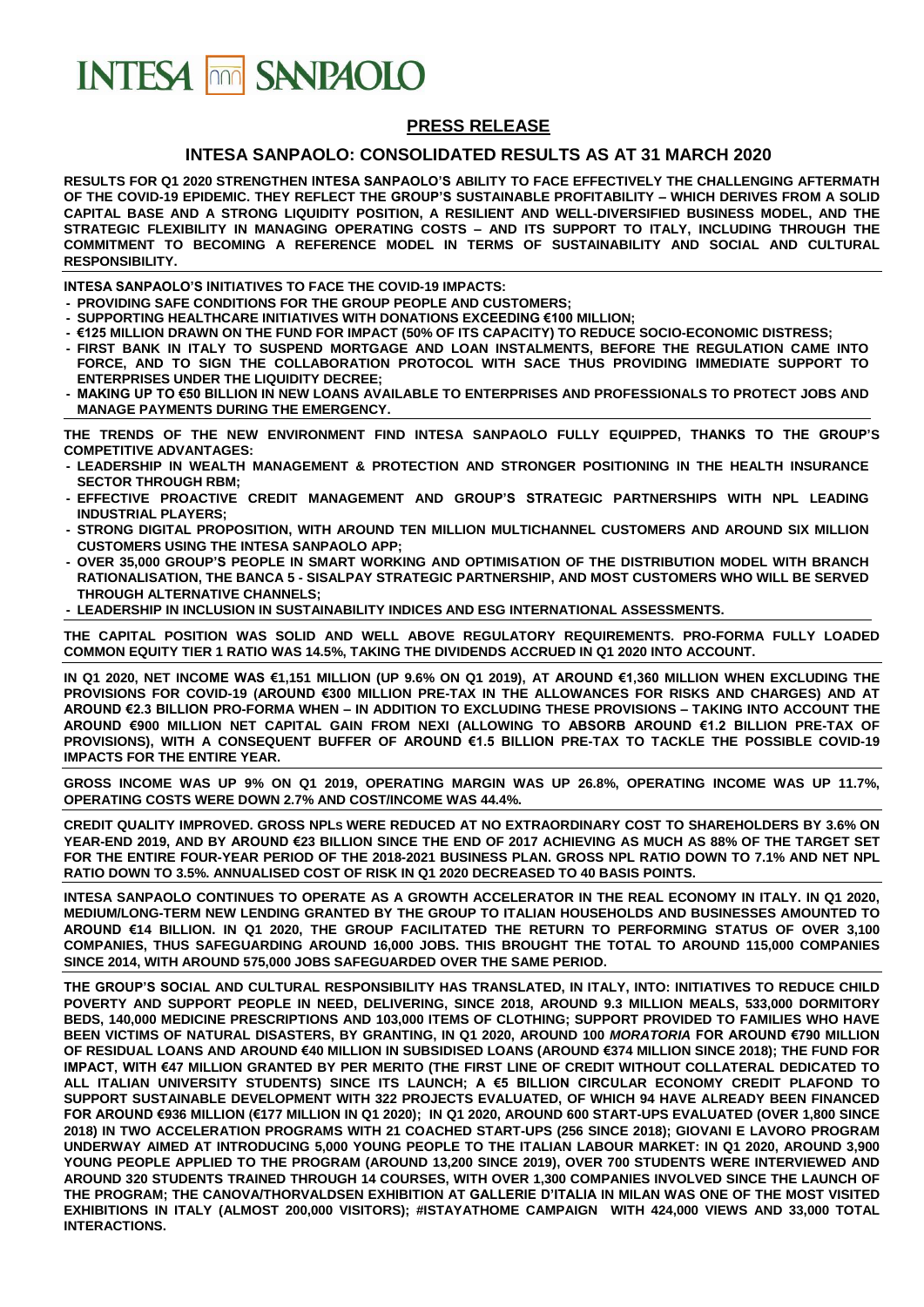**ROBUST NET INCOME:**

•

• **€1,151M IN Q1 2020 VS €872M IN Q4 2019 AND €1,050M IN Q1 2019**

**GROSS INCOME UP 9% ON Q1 2019**

**OPERATING MARGIN UP 26.8% ON Q1 2019**

**OPERATING INCOME UP 11.7% ON Q1 2019**

**OPERATING COSTS DOWN 2.7% ON Q1 2019**

**IMPROVEMENT IN CREDIT QUALITY TREND:**

- **DECREASE IN NPLs, ACHIEVED AT NO EXTRAORDINARY COST TO SHAREHOLDERS**
- **GROSS NPL REDUCTION: AROUND €23BN SINCE DECEMBER 2017 AND AROUND €35BN SINCE THE SEPTEMBER 2015 PEAK (\*) (AROUND €9BN AND AROUND €22BN, RESPECTIVELY, EXCLUDING THE SALE TO INTRUM AND THAT TO PRELIOS)**
- **NPL STOCK DOWN 3.6% GROSS AND 1.6% NET ON YEAR-END 2019 (DOWN 4.1% GROSS AND 2.4% NET EXCLUDING THE NEW DEFINITION OF DEFAULT); NPL TO TOTAL LOAN RATIO DOWN TO 7.1% GROSS AND 3.5% NET**
- **ANNUALISED COST OF RISK IN Q1 2020 DOWN TO 40 BASIS POINTS**

**SOLID CAPITAL POSITION, WELL ABOVE REGULATORY REQUIREMENTS:**

• **COMMON EQUITY TIER 1 RATIO AS AT 31 MARCH 2020, AFTER THE DEDUCTION OF €863M OF DIVIDENDS ACCRUED IN Q1 2020, OF**

**14.5% PRO-FORMA FULLY LOADED** (1) (2)

 $\overline{\phantom{a}}$ 

- (2) After the deduction of dividends accrued in Q1 2020 and the coupons accrued on the Additional Tier 1 issues.
- (\*) Excluding the new definition of default adopted in November 2019*.*
- (\*\*) Equal to 13.5% excluding the mitigation of the impact of the first time adoption of IFRS 9.

**14.2% PHASED-IN** (2) (\*\*)

<sup>(1)</sup> Estimated by applying the fully loaded parameters to the financial statements as at 31 March 2020, taking into account the total absorption of deferred tax assets (DTAs) related to goodwill realignment, loan adjustments, the first time adoption of IFRS 9 and the non-taxable public cash contribution of  $\epsilon$ 1,285m covering the integration and rationalisation charges relating to the acquisition of the Aggregate Set of Banca Popolare di Vicenza and Veneto Banca, as well as the expected absorption of DTAs on losses carried forward and the expected distribution of the Q1 2020 net income of insurance companies.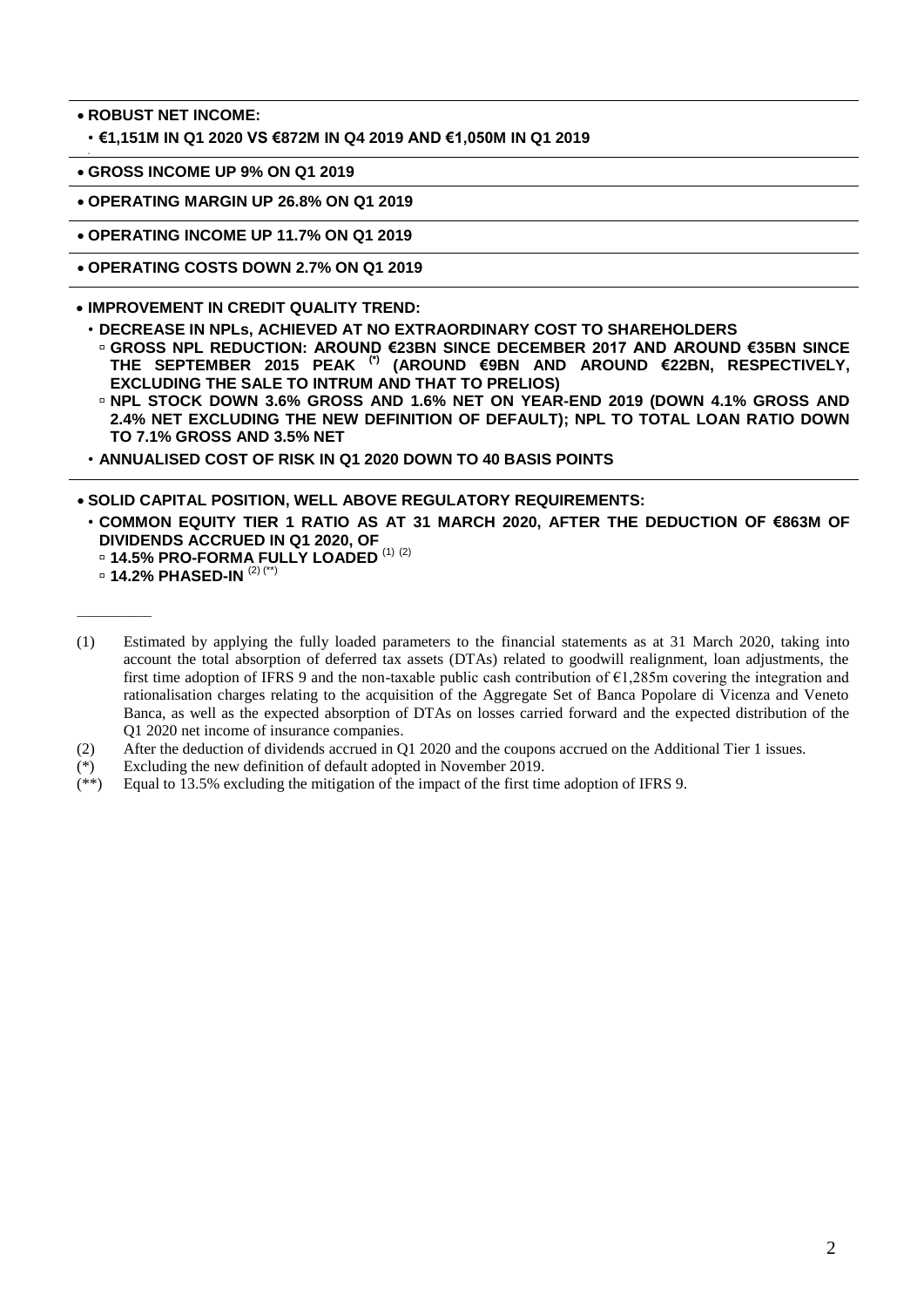#### **HIGHLIGHTS:**

\_\_\_\_\_\_\_\_\_

| <b>OPERATING</b>       | Q1 2020        | $+6.9%$                     | €4,882M FROM €4,567M IN Q4 2019                                                                   |
|------------------------|----------------|-----------------------------|---------------------------------------------------------------------------------------------------|
| <b>INCOME:</b>         |                | $+11.7%$                    | FROM €4,369M IN Q1 2019                                                                           |
| <b>OPERATING</b>       | Q1 2020        | -15%                        | €2,169M FROM €2,552M IN Q4 2019                                                                   |
| COSTS:                 |                | $-2.7\%$                    | FROM €2,230M IN Q1 2019                                                                           |
| <b>OPERATING</b>       | Q1 2020        | +34.6%                      | €2,713M FROM €2,015M IN Q4 2019                                                                   |
| <b>MARGING:</b>        |                | $+26.8%$                    | FROM €2,139M IN Q1 2019                                                                           |
| <b>GROSS INCOME:</b>   | Q1 2020        | €1,923M                     | FROM €1,229M IN Q4 2019<br>FROM €1,765M IN Q1 2019                                                |
| <b>NET INCOME:</b>     | Q1 2020        | €1,151M                     | FROM $\epsilon$ 872M IN Q4 2019<br>FROM €1,050M IN Q1 2019                                        |
| <b>CAPITAL RATIOS:</b> | 14.5%<br>14.2% | PHASED-IN <sup>(4)(5)</sup> | COMMON EQUITY TIER 1 RATIO AFTER DIVIDENDS ACCRUED IN Q1 2020:<br>PRO-FORMA FULLY LOADED (3) (4): |

<sup>(3)</sup> Estimated by applying the fully loaded parameters to the financial statements as at 31 March 2020, taking into account the total absorption of deferred tax assets (DTAs) related to goodwill realignment, loan adjustments, the first time adoption of IFRS 9 and the non-taxable public cash contribution of  $\epsilon$ 1,285m covering the integration and rationalisation charges relating to the acquisition of the Aggregate Set of Banca Popolare di Vicenza and Veneto Banca, as well as the expected absorption of DTAs on losses carried forward and the expected distribution of the Q1 2020 net income of insurance companies.

(4) After the deduction of dividends accrued in Q1 2020 and the coupons accrued on the Additional Tier 1 issues.

(5) Equal to 13.5% excluding the mitigation of the impact of the first time adoption of IFRS 9.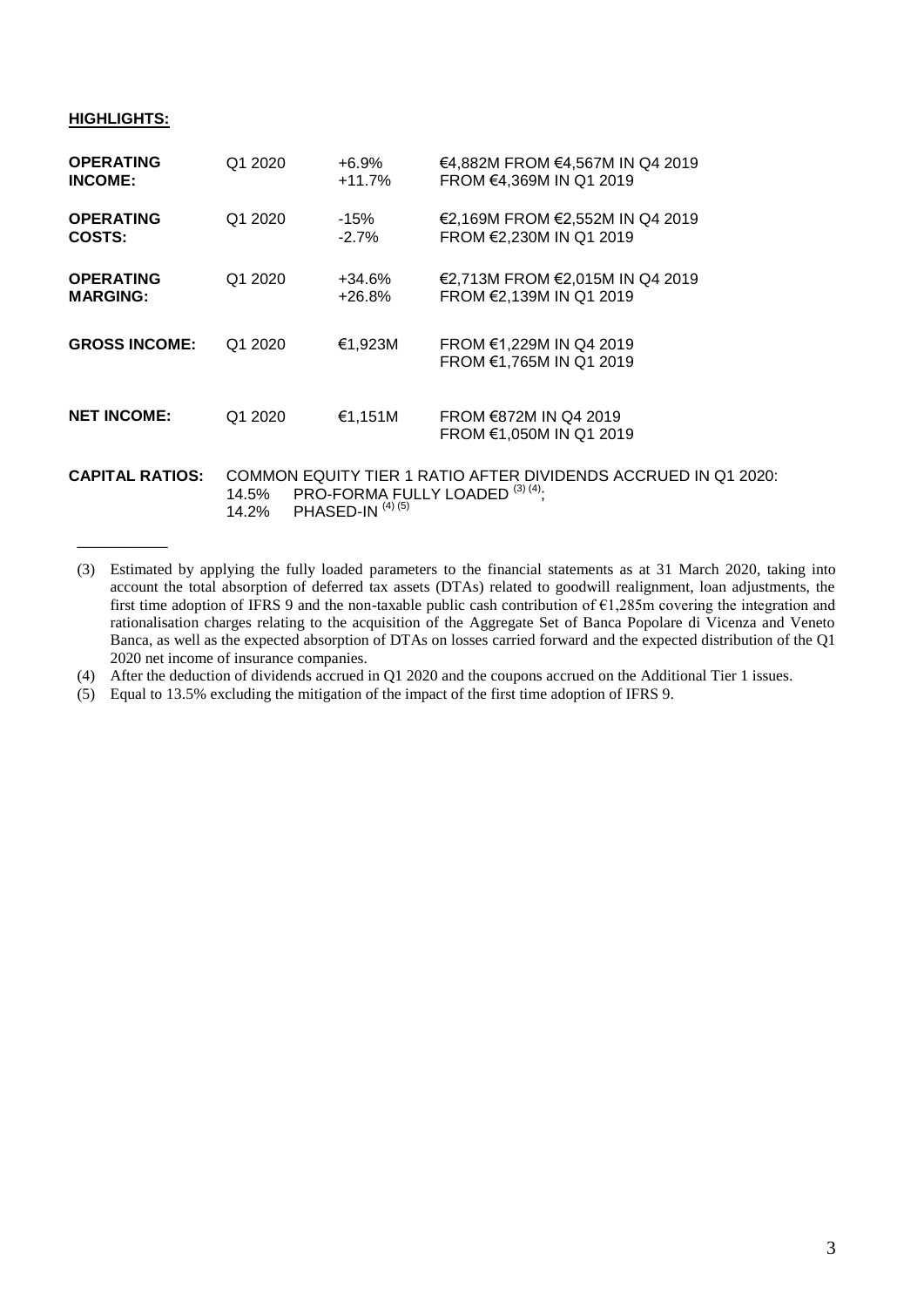*Turin - Milan, 5 May 2020* – At its meeting today, the Board of Directors of Intesa Sanpaolo approved the consolidated interim statement as at 31 March 2020<sup>(°) (6)</sup>.

**Results for the first quarter of 2020 strengthen Intesa Sanpaolo's ability to face effectively the challenging aftermath of the COVID-19 epidemic**. They reflect both **the Group's sustainable profitability**, which derives from a **solid capital base and a strong liquidity position**, a **resilient and well-diversified business model** and the **strategic flexibility in managing operating costs**, and its **support to Italy**, which includes the commitment to **becoming a reference model in terms of sustainability and social and cultural responsibility**.

Specifically, Intesa Sanpaolo, in the quarter, recorded a **further improvement in capital ratios, efficiency, asset quality and cost of risk**. In the presence of a decrease in nonperforming loans and the cost of risk, the Group, **with a perspective view**, has already **set aside around €300m provisions in the allowances for risks and charges** which, together with the **capital gain on the Nexi transaction over the year** (a net capital gain of around €900m allowing to **absorb around €1.2bn** pre-tax of **provisions**), will build up a **robust buffer of around €1.5bn to tackle the possible COVID-19 epidemic impacts** for the entire year.

**The trends of the new environment find Intesa Sanpaolo fully equipped thanks to the Group's competitive advantages**:

- growing **demand for** health, wealth and business **protection**: **Intesa Sanpaolo leadership in Wealth Management & Protection** and stronger positioning in the **health** insurance sector enhanced through the acquisition of RBM;
- **riskier environment**: **effective proactive credit management** and Group's **strategic partnerships** with NPL leading industrial players;
- **customer digitalisation**: **top positioning in Europe for mobile app functionalities** and Group's **strong digital proposition,** with around **ten million multichannel customers** and around **six million customers using the Intesa Sanpaolo App**;
- **digital way of working**: already **over 35,000 Group's people in smart working** and **optimisation of the distribution model** with **around 1,000 branches rationalised** since 2018 and possible further branch reduction following the Banca 5 - SisalPay strategic partnership and changes in the behaviour of customers due to COVID-19, with most of them who will continue to be served by the Group via its high quality alternative channels;
- growing **importance of sustainability and social responsibility (ESG)**: Intesa Sanpaolo is the **only Italian bank listed in three of the main sustainability indices**, Dow Jones Sustainability Indices, CDP Climate Change A List 2018 and 2019 Corporate Knights "Global 100 Most Sustainable Corporations in the World Index", and ranks **first among European banks** by MSCI, CDP and Sustainalytics, **three of the top ESG international assessments**.

\_\_\_\_\_\_\_\_

<sup>(°)</sup> In accordance with Article 65-bis and Article 82-ter of the Issuers' Regulation, effective as of 2 January 2017, Intesa Sanpaolo opted for periodical disclosure, on a voluntary basis, of financial information as at 31 March and 30 September of each financial year, in addition to the annual report and the half-yearly report. This information consists of interim statements approved by the Board of Directors, basically providing continuity with the interim statements published in the past.

<sup>(6)</sup> Methodological note on the scope of consolidation on page 21.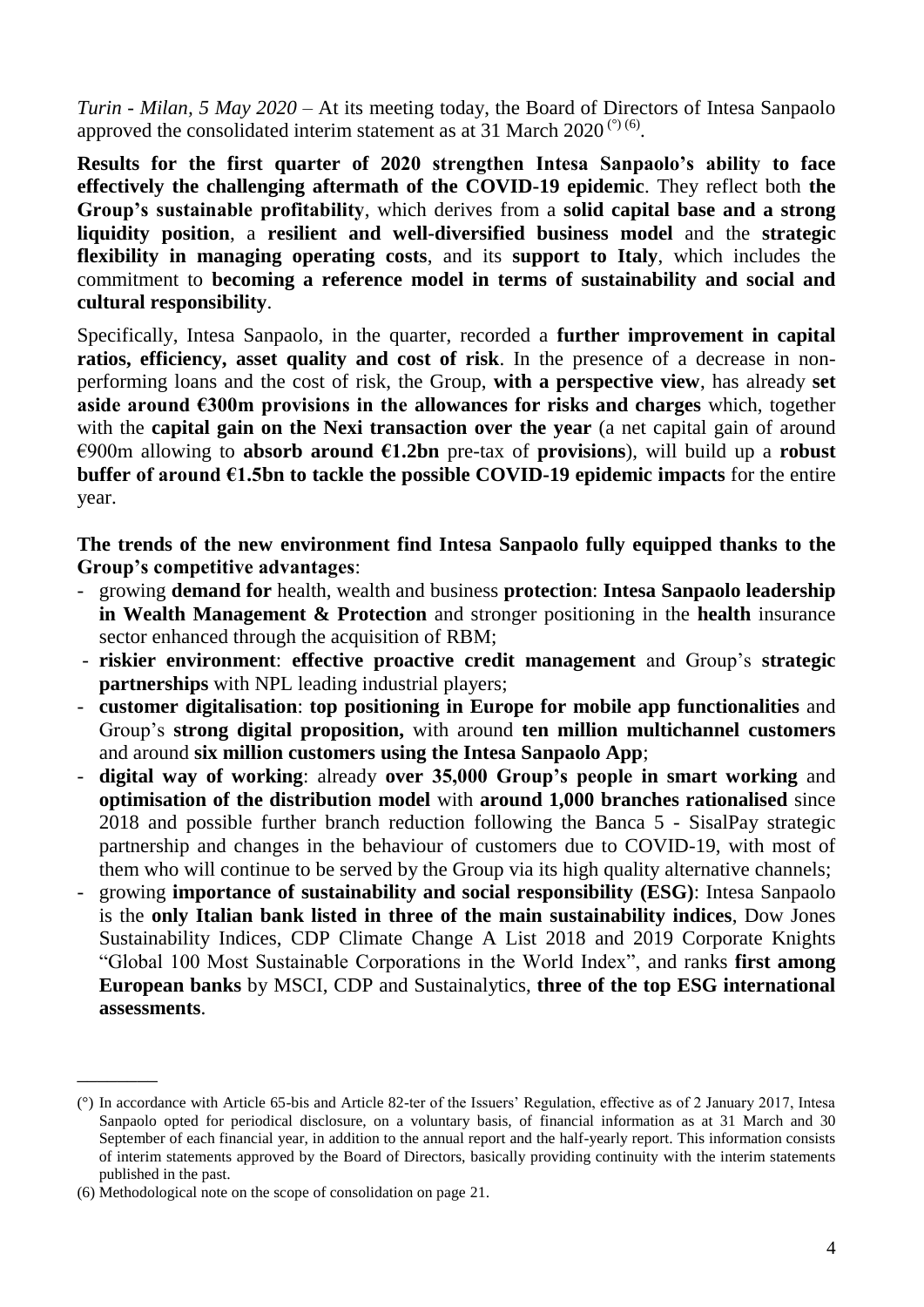In the first quarter of 2020, the Group recorded:

- **● net income at €1,151m** versus €872m in Q4 2019 and €1,050m in Q1 2019, at around **€1,360m when excluding the around €300m pre-tax provisions for COVID-19 and at around**  $€2.3$ **bn pro-forma when** – in addition to excluding these provisions – **taking into account the around €900m net capital gain from Nexi** (allowing to absorb around €1.2bn pre-tax of provisions), with a consequent **buffer of around €1.5bn pre-tax to tackle the possible COVID-19 epidemic impacts for the entire year**;
- **● growth in gross income**, up 9% on Q1 2019;

 $\overline{\phantom{a}}$ 

- **● growth in operating margin**, up 26.8% on Q1 2019;
- **● growth in operating income**, up 11.7% on Q1 2019;
- **● reduction in operating costs**, down 2.7% on Q1 2019;
- **● high efficiency** highlighted by a **cost/income of 44.4%** in Q1 2020 **a figure that places Intesa Sanpaolo in the top tier of its European peers**;
- **●** annualised **cost of risk** in Q1 2020 **down to 40bps** versus the 53bps of 2019;
- **● improving credit quality** mainly due to an **effective proactive credit management approach**, **at no extraordinary cost to shareholders**:
	- gross **NPLs were reduced** (\*) by around **€1.3bn in Q1 2020**, by around **€35bn since the September 2015 peak** (the reduction was around  $\epsilon$ 22bn excluding the sale of NPLs to Intrum and Prelios), and by around  $\epsilon$ 23bn since December 2017 (the reduction was around €9bn when excluding the Intrum and Prelios transactions) **achieving as much as 88% of the target set for the entire four-year period of the 2018-2021 Business Plan**.
	- **NPL stock**, **in March 2020**, **decreased 3.6% gross** and **1.6% net on December 2019** (the decrease was 4.1% gross and 2.4% net excluding the effect of the new definition of default);
	- **NPL to total loan ratio** was **down to 7.1% gross and 3.5% net** in March 2020;

<sup>(\*)</sup> Excluding the new definition of default adopted in November 2019*.* The increase due to its impact on NPLs was around  $\epsilon$ 0.6bn gross and around  $\epsilon$ 0.5bn net in Q4 2019 and around  $\epsilon$ 0.1bn gross and net in Q1 2020.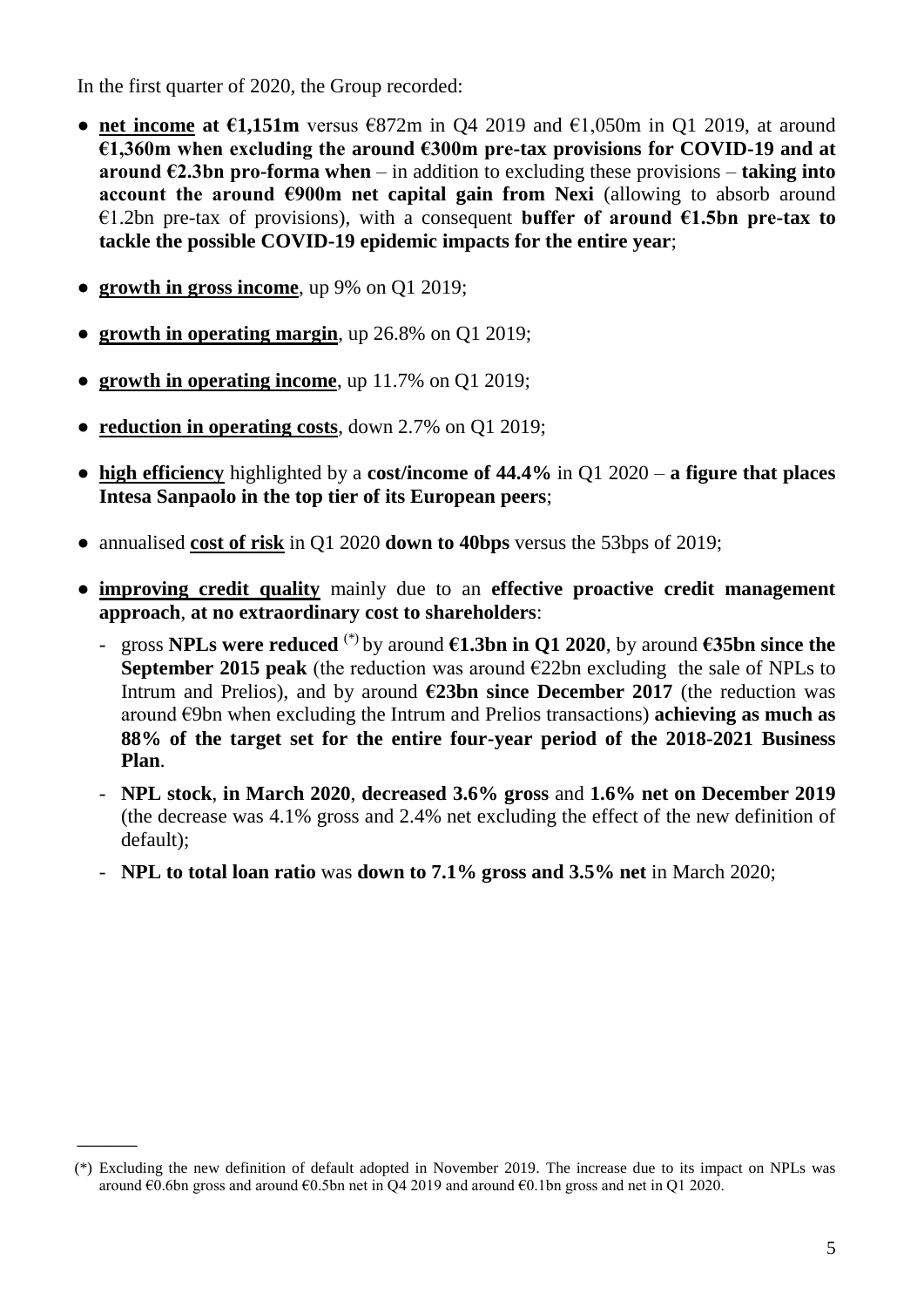**● sizeable NPL coverage**:

\_\_\_\_\_\_\_\_\_\_\_\_\_\_\_\_\_\_\_\_\_\_

- **NPL cash coverage ratio of 53.6%** at the end of March 2020, **with a cash coverage ratio of 64.4% for the bad loan component**;
- **robust reserve buffer on performing loans**, amounting to 0.4% at the end of March 2020;
- **very solid capital position**, with capital ratios well above regulatory requirements. As at 31 March 2020, the **pro-forma fully loaded Common Equity Tier 1 ratio** came in at **14.5%** <sup>(7) (8)</sup> – one of the highest levels amongst major European banks – and the Common Equity Tier 1 ratio calculated by applying the transitional arrangements for 2020 came in at  $14.2\%$  <sup>(8) (9)</sup> after the deduction of  $\epsilon$ 863m of dividends accrued in Q1 2020. The aforementioned ratios compare with the SREP requirement for 2020, comprising Capital Conservation Buffer, O-SII Buffer and Countercyclical Capital Buffer  $(10)$ , which set the fully loaded Common Equity Tier 1 ratio at 8.65% and the phased-in Common Equity Tier 1 ratio at 8.46% applying the new regulatory measure, introduced by the ECB and effective from 12 March 2020, that establishes the partial use of capital instruments that do not qualify as Common Equity Tier 1 to meet the Pillar 2 requirement.
- **strong liquidity position and funding capability, with liquid assets of**  $\epsilon$ **199bn and available unencumbered liquid assets of €96bn at the end of March 2020. The Basel 3 Liquidity Coverage Ratio and Net Stable Funding Ratio requirements have been comfortably complied with**. The Group's refinancing operations with the ECB to optimise the cost of funding and to support businesses in their investment amounted to around €68.4bn as at 31 March 2020 and consisted of around €53.9bn under TLTROs,  $\epsilon$ 7bn under LTROs and around  $\epsilon$ 7.5bn of countervalue under US dollar refinancing operations.

<sup>(7)</sup> Estimated by applying the fully loaded parameters to the financial statements as at 31 March 2020, taking into account the total absorption of deferred tax assets (DTAs) related to goodwill realignment, loan adjustments, the first time adoption of IFRS 9 and the non-taxable public cash contribution of  $\epsilon$ 1,285m covering the integration and rationalisation charges relating to the acquisition of the Aggregate Set of Banca Popolare di Vicenza and Veneto Banca, as well as the expected absorption of DTAs on losses carried forward and the expected distribution of the Q1 2020 net income of insurance companies.

<sup>(8)</sup> After the deduction of dividends accrued in Q1 2020 and the coupons accrued on the Additional Tier 1 issues.

<sup>(9)</sup> Equal to 13.5% excluding the mitigation of the impact of the first time adoption of IFRS 9.

<sup>(10)</sup> Countercyclical Capital Buffer calculated taking into account the exposures as at 31 March 2020 in the various countries where the Group has a presence, as well as the respective requirements set by the competent national authorities and relating to the 2020-2021 period, where available, or the most recent update of the reference period (requirement was set at zero per cent in Italy for H1 2020).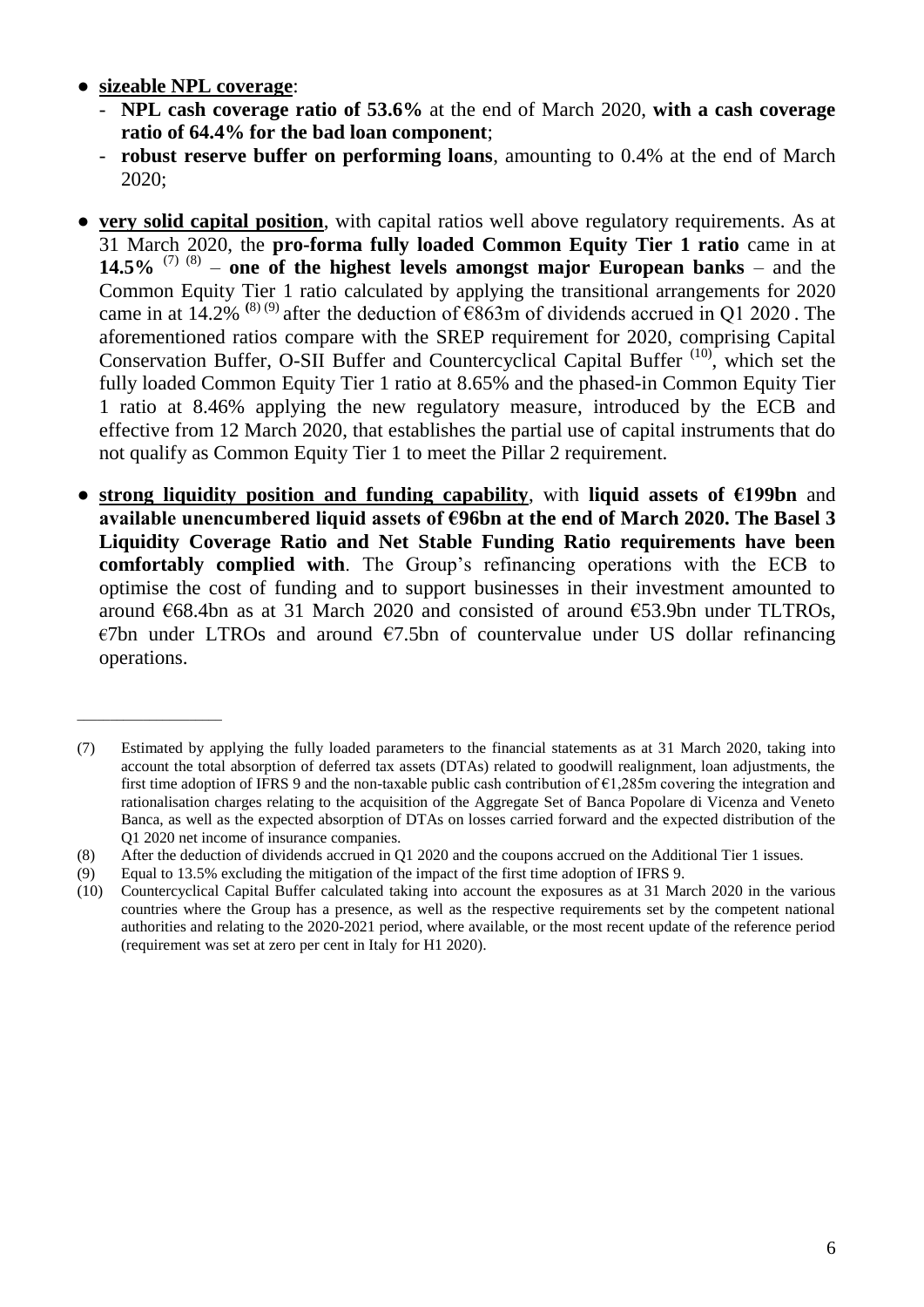- **support provided to the real economy,** with around  $\epsilon$ 17bn of medium/long-term new **lending** in Q1 2020. **Loans** amounting to around **€14bn** were granted **in Italy**, of which around **€11bn was granted to households and SMEs**. **In Q1 2020, the Group facilitated the return** from non-performing **to performing status of over 3,100 Italian companies, thus safeguarding around 16,000 jobs**. This brought the total to around **115,000 companies since 2014, with around 575,000 jobs safeguarded over the same period**.
- **● sustainability and social and cultural responsibility** which, in the presence of solid financials, translated into the actions shown below, carried out by the Group in Italy:
	- initiatives to **reduce child poverty** and **support people in need** delivering, since 2018, around **9.3 million meals**, around **533,000 dormitory beds**, around **140,000 medicine prescriptions** and around **103,000 items of clothing**;
	- **support provided to families affected by earthquakes and natural disasters, by forgiving mortgages or granting** *moratoria* **of mortgages** on damaged properties, with around 100 *moratoria* in Q1 2020 for around €790m of residual loans and providing around  $\epsilon$ 40m in subsidised loans in Q1 2020 (around  $\epsilon$ 374m granted since 2018);
	- **launch of the Fund for Impact** in Q4 2018, enabling lending of around  $\epsilon$ 1.2bn to categories that otherwise would have difficulties in accessing credit, despite their potential; launch of the first line of credit without collateral dedicated to all Italian university students studying in Italy or abroad (*Per Merito*), with  $\epsilon$ 8m granted in Q1 2020 and €47m since its launch at the beginning of 2019; **two new initiatives** announced in January 2020 to support **working mothers** and **people over the age of 50**  who have lost their jobs or have difficulties in accessing pension schemes;
	- a **€5bn Circular Economy credit Plafond** for the 2018-2021 period, to support **sustainable development**: since its launch, **322 projects** evaluated, of which 94 already financed for around  $\epsilon$ 936m ( $\epsilon$ 177m in Q1 2020); the first Sustainability Bond **launched** in 2019, **focused on the Circular Economy** (for an amount of  $E750m$ );
	- **new loans for €50bn** available **to the green economy** to contribute to the realisation of the European green deal in Italy;
	- **around 600 start-ups evaluated** (over 1,800 since 2018) in **two acceleration programs with 21 coached start-ups** in Q1 2020 (256 since 2018), introducing them to selected investors and ecosystem players (around 1,600 to date);
	- the Intesa Sanpaolo *Giovani e Lavoro* program underway, in partnership with Generation, aimed at **training** and **introducing 5,000 young people to the Italian labour market over a three-year period**: around 3,900 young people, aged 18-29, applied to the programme in Q1 2020 (around 13,200 since 2019), over 700 students were interviewed and around 320 trained through 14 courses, with over 1,300 companies involved since the launch of the program;
	- launch of **P-Tech initiative** in partnership with IBM, aiming at training young professionals in the field of new digital jobs;
	- the **Canova/Thorvaldsen** exhibition at *Gallerie d'Italia* in Milan, in partnership with St Petersburg State Hermitage Museum and Copenhagen's Thorvaldsens Museum, has been **one of the most visited exhibition in Italy** (almost 200,000 visitors during the exhibition), with 171 artworks from 83 national and international museums and collections. In Q1 2020, *Gallerie d'Italia* organised 678 workshops for schools involving 17,000 students, 107 tours for 2,000 vulnerable people and 64 cultural events attended by 7,200 people. Activities on the Intesa Sanpaolo social platform in the context of the #istayathome campaign by the Ministry for Cultural Heritage, Cultural activities and Tourism had 424,000 views and 33,000 total interactions.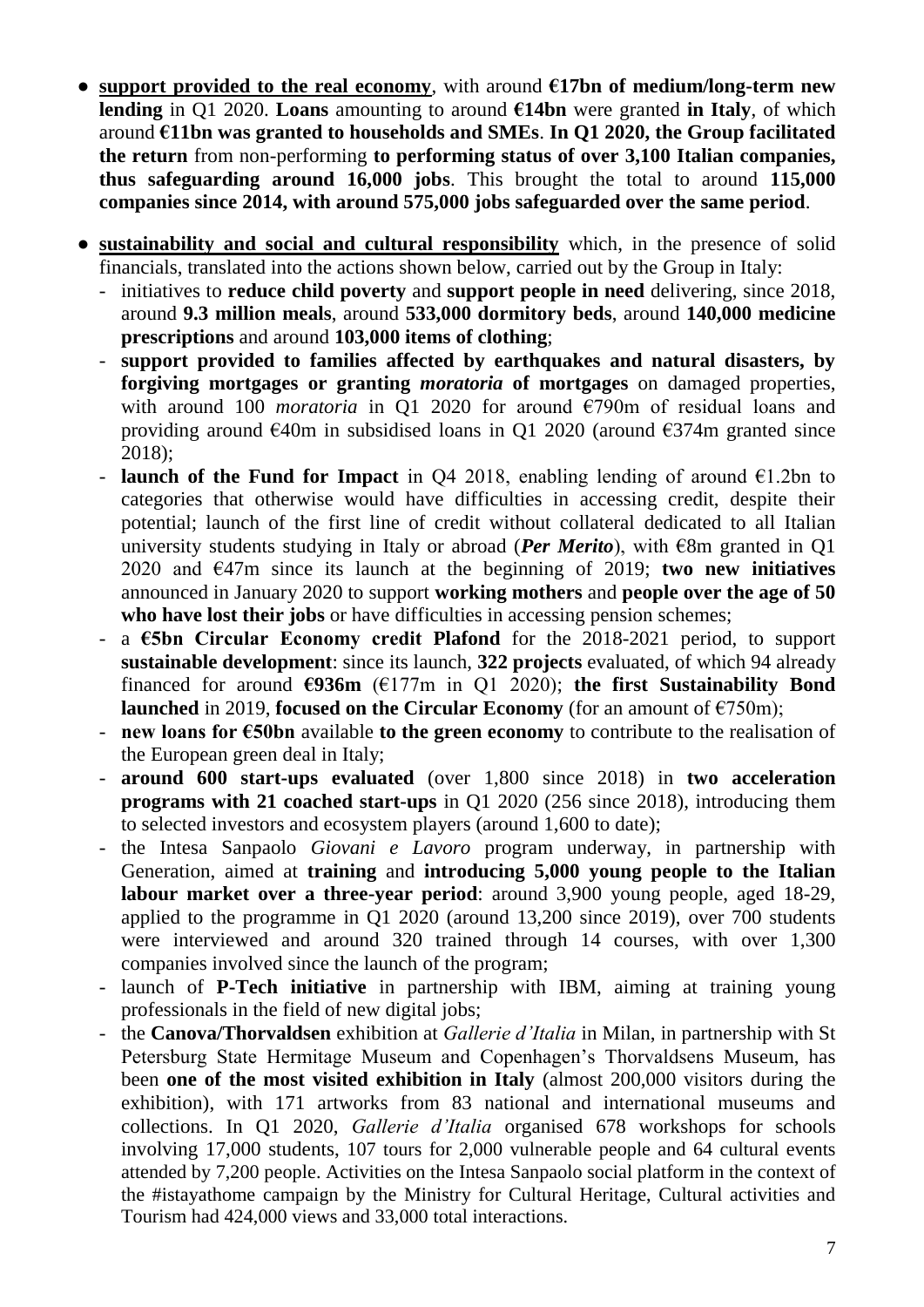- **Group's economic and social initiatives to face the COVID-19 impacts**, implemented to date, specifically:
	- **safe conditions for the Group people and customers**, in particular with over **35,000 people working from home**, **95% of branches opened with revised opening hours** (customers can access by appointment only) and **business continuity** ensured by the effective multichannel bank model (via online branch, internet banking, App and ATM / cash machines) and the **remote relationship advisory service** provided by around **20,000 relationship managers**;
	- **support to healthcare initiatives with** over  $\epsilon$ 100m in **donations**, including those coming from the Managing Director and CEO and 21 top managers, who have decided to forgo an overall amount of around  $\epsilon$ 6m of the bonus they are awarded under the 2019 Incentive Plan;
	- around **36,000 doctors and nurses registered on** the online **training course**, delivered in cooperation with Generation, on self-protection and emergency management;
	- $\leq$   $\leq$  125m drawn on the **Fund for Impact** (equal to 50% of its capacity) will be used to reduce the socio-economic distress caused by Covid-19;
	- first bank in Italy to **suspend mortgage and loan instalments** before the regulation came into force. Around 430,000 requests for mortgage and loan instalment suspensions have been received, for a total value of around  $\epsilon$ 38bn, of which 2/3 for enterprises and 1/3 for households.
	- first bank in Italy to sign the collaboration protocol with **SACE**, thus providing immediate support to enterprises under the Liquidity Decree. Around 100,000 requests for loans backed by a state guarantee have been received, for an amount of around  $\epsilon$ 3bn.
	- also following measures announced by the Government, **€50bn in new credit has been made available to enterprises and professionals** to protect jobs and manage payments during the emergency.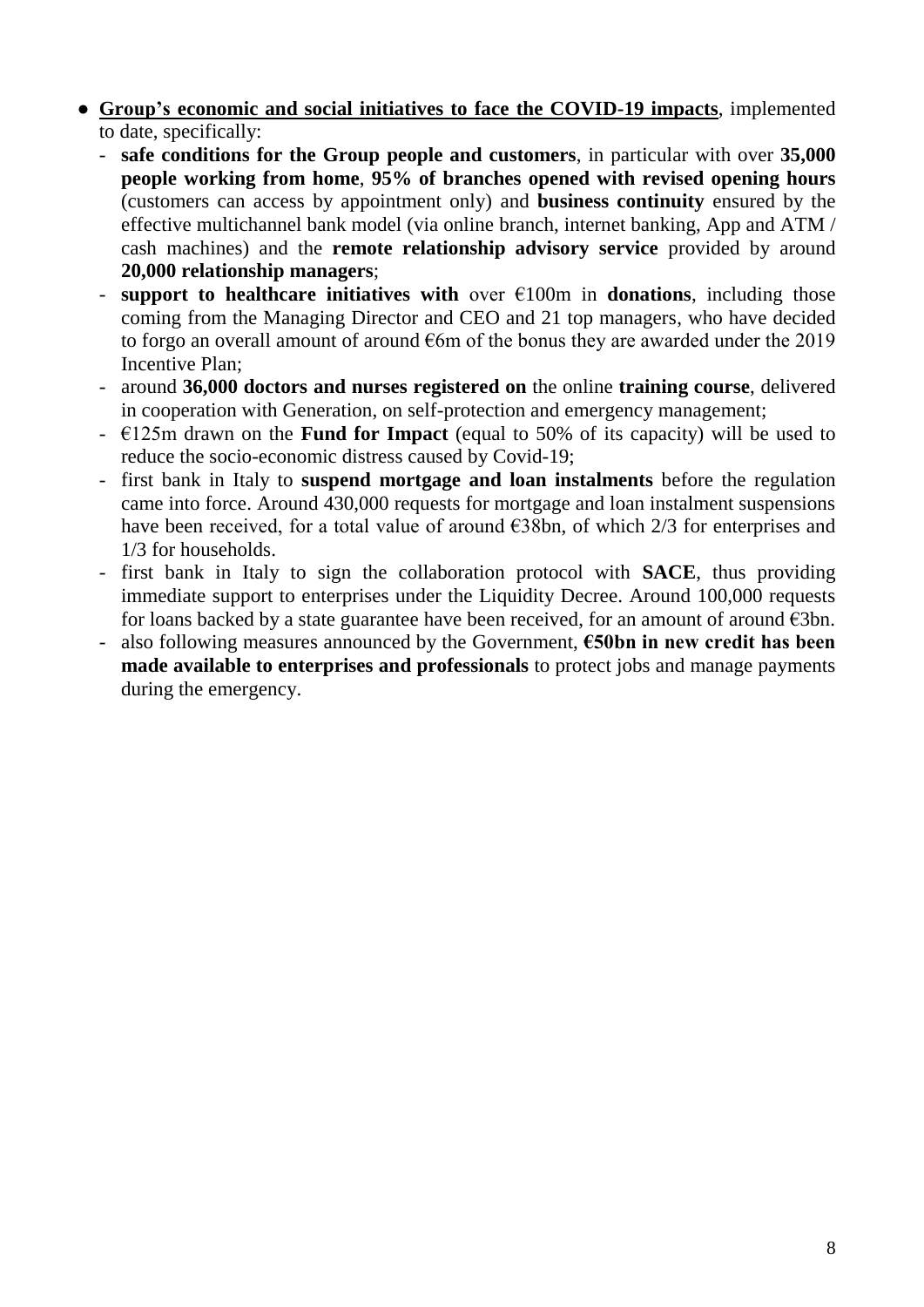### **The income statement for the first quarter of 2020**

The consolidated income statement for Q1 2020 recorded **net interest income** of €1,747m, unchanged compared with  $\epsilon$ 1,747m in Q4 2019 and down 0.5% from  $\epsilon$ 1,756m in Q1 2019.

**Net fee and commission income** amounted to €1,844m, down 14.9% from €2,166m in Q4 2019. Specifically, commissions on commercial banking activities were down 10.8% and commissions on management, dealing and consultancy activities were down 15.7%. The latter, which include portfolio management, distribution of insurance products, dealing and placement of securities, etc., recorded decreases of 7% in dealing and placement of securities, 21.1% in portfolio management (performance fees contributed  $\epsilon$ 2m in O1 2020 and  $\epsilon$ 126m in Q4 2019), and 12% in distribution of insurance products. Net fee and commission income for Q1 2020 was down 1.1% from  $\epsilon$ 1,865m in Q1 2019. Specifically, commissions on commercial banking activities were down 6.6% and those on management, dealing and consultancy activities were up 2.8%. The latter recorded increases of 2.8% in dealing and placement of securities, 1.5% in portfolio management (performance fees contributed  $\epsilon$ 1m in Q1 2019) and 5.5% in distribution of insurance products.

**Income from insurance business** amounted to €312m from €308m in Q4 2019 and €291m in Q1 2019.

**Profits on financial assets and liabilities at fair value** amounted to €994m, compared with €356m in Q4 2019. Contributions from customers increased from €139m to €148m, those from capital markets increased from  $E22m$  to  $E405m$ , those from trading and treasury increased from  $E198m$  to  $E480m$  and those from structured credit products were negative  $\epsilon$ 38m versus a negative balance of  $\epsilon$ 3m. Profits on financial assets and liabilities at fair value of €994m for Q1 2020 compare with profits of €458m in Q1 2019 when contributions from customers amounted to  $\epsilon$ 142m, those from capital markets to  $\epsilon$ 82m, those from trading and treasury to  $\epsilon$ 218m and those from structured credit products to  $\epsilon$ 16m.

**Operating income** amounted to  $\epsilon$ 4,882m, up 6.9% from  $\epsilon$ 4,567m in Q4 2019 and up 11.7% from €4,369m in Q1 2019.

**Operating costs** amounted to  $\epsilon$ 2,169m, down 15% from  $\epsilon$ 2,552m in Q4 2019, attributable to decreases of 10.7% in personnel expenses, 26.6% in administrative expenses and 7.4% in adjustments. Operating costs for Q1 2020 were down 2.7% from  $\epsilon$ 2,230m in Q1 2019, attributable to decreases of 2.3% in personnel expenses and 5.7% in administrative expenses and an increase of 1.5% in adjustments.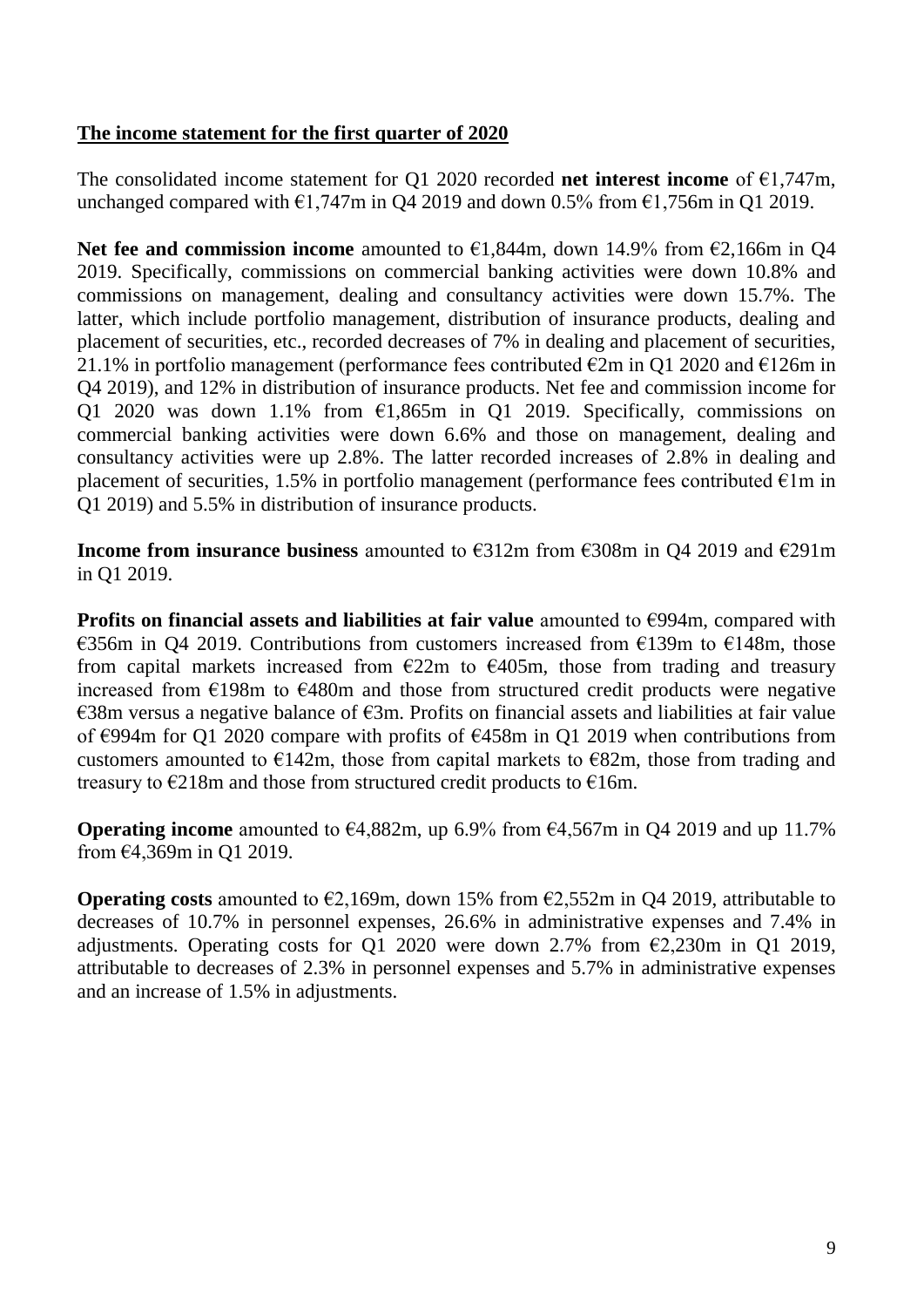As a result, **operating margin** amounted to €2,713m, up 34.6% from €2,015m in Q4 2019 and up 26.8% from  $\epsilon$ 2,139m in Q1 2019. The cost/income ratio was 44.4% in Q1 2020 versus 55.9% in Q4 2019 and 51% in Q1 2019.

**Net adjustments to loans** amounted to €403m from €693m in Q4 2019 and €369m in Q1 2019.

**Net provisions and net impairment losses on other assets** amounted to €419m (including around €300m provisions set aside in allowances to risks and charges and related to the aftermath of the COVID-19 epidemic) versus  $\epsilon$ 168m in Q4 2019 and  $\epsilon$ 30m in Q1 2019.

**Other income** amounted to €3m versus €50m in Q4 2019 and €6m in Q1 2019.

**Income (Loss) from discontinued operations** amounted to €29m versus €25m in Q4 2019 and €19m in Q1 2019.

Gross income amounted to  $\epsilon$ 1,923m from  $\epsilon$ 1,229m in Q4 2019 and  $\epsilon$ 1,765m in Q1 2019, recording an increase of 56.5% and 9% respectively.

**Consolidated net income** for the quarter amounted to  $\epsilon$ 1,151m, after accounting:

- taxes on income of  $\epsilon$ 545m;
- charges (net of tax) for integration and exit incentives of  $E15m$ ;
- effect of purchase price allocation (net of tax) of  $\epsilon$ 26m;
- levies and other charges concerning the banking industry (net of tax) of  $\epsilon$ 191m, deriving from pre-tax charges of  $E248m$  in relation to the ordinary contribution to the resolution fund estimated for full year 2020,  $\epsilon$ 5m in relation to contributions to the deposit guarantee scheme concerning the international network, and  $E20m$  in relation to levies incurred by international subsidiaries. In Q4 2019, this caption amounted to  $E22m$ , deriving from pretax charges of  $E11m$  in relation to contributions to the Italian deposit guarantee scheme,  $E4m$  in relation to contributions to the deposit guarantee scheme concerning the international network, and  $E14m$  in relation to levies incurred by international subsidiaries. In Q1 2019, this caption amounted to  $E146m$ , deriving from the following pre-tax figures: charges of  $E199m$  in relation to the ordinary contribution to the resolution fund estimated for full year 2019,  $\epsilon$ 5m in relation to contributions to the deposit guarantee scheme concerning the international network and  $E12m$  in relation to levies incurred by international subsidiaries, and positive fair value differences of €8m regarding the *Atlante* fund.
- losses pertaining to minority interests of  $\epsilon$ 5m.

Net income of  $\epsilon$ 1,151m in Q1 2020 compares with  $\epsilon$ 872m in Q4 2019 and  $\epsilon$ 1,050m in Q1 2019, recording an increase of 32% and 9.6% respectively.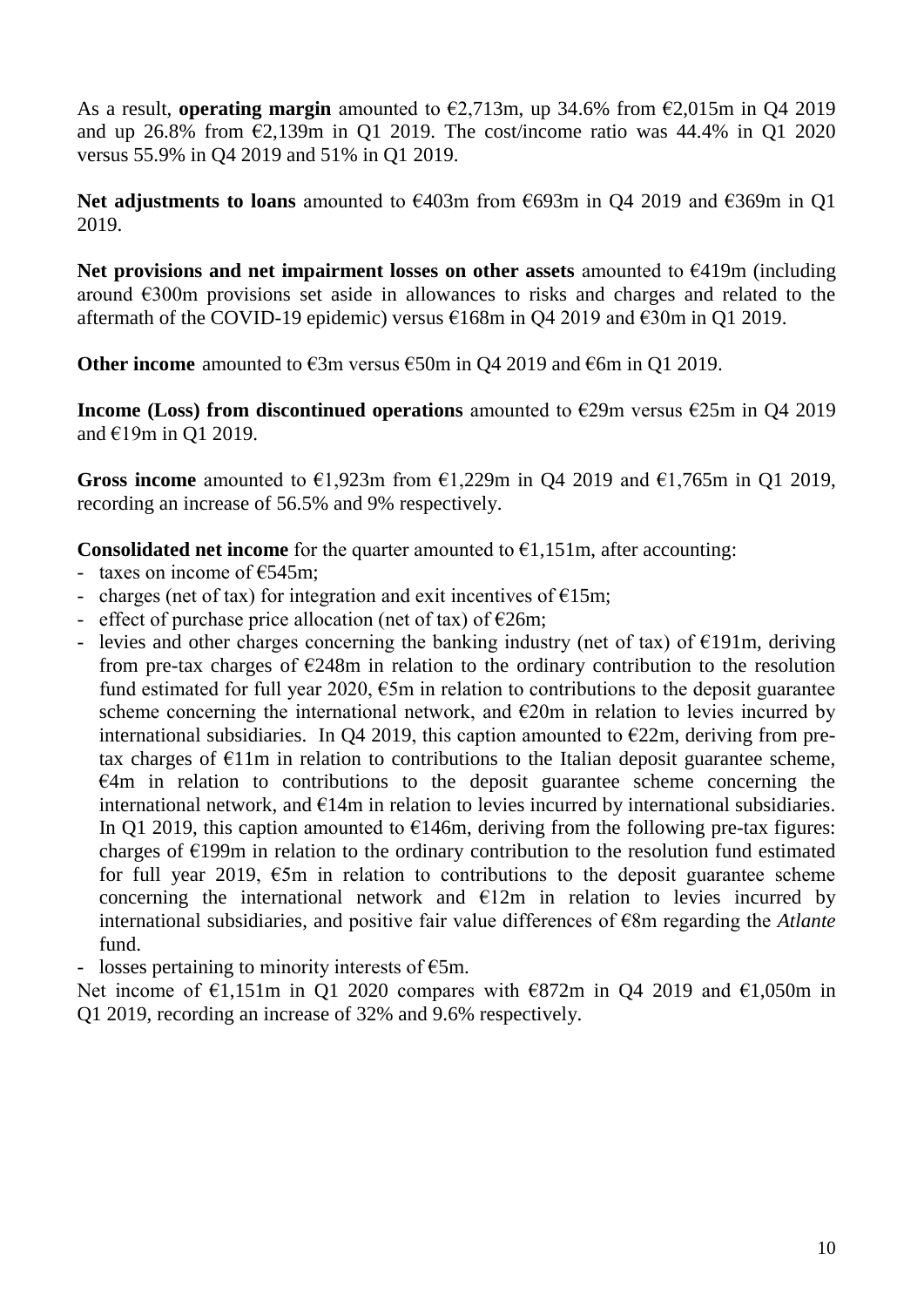#### **Balance sheet as at 31 March 2020**

As regards the consolidated balance sheet figures, as at 31 March 2020 **loans to customers**  amounted to  $\epsilon$ 405bn, up 2.4% on both year-end 2019 and 31 March 2019 (up 2.9% on O4 2019 and up 3.4% on O1 2019 when taking into account quarterly average volumes  $^{(11)}$ ). Total **non-performing loans** (bad, unlikely-to-pay, and past due) amounted - net of adjustments - to  $\epsilon$ 14,001m, down 1.6% from  $\epsilon$ 14,222m at year-end 2019 (down 2.4% excluding the effect of the new definition of default). In detail, bad loans decreased to €6,558m from  $€6,740m$  at year-end 2019, with a bad loan to total loan ratio of 1.6% (1.7% as at year-end 2019), and a cash coverage ratio of 64.4% (65.3% as at year-end 2019). Unlikelyto-pay loans decreased to  $66,639$ m from  $66,738$ m at year-end 2019. Past due loans amounted to €804m from €744m at year-end 2019.

**Customer financial assets** amounted to €920bn, down 4.3% on year-end 2019 and 2.3% on 31 March 2019. Under customer financial assets, **direct deposits from banking business** amounted to €434bn, up 1.9% on year-end 2019 and 1.5% on 31 March 2019. **Direct deposits from insurance business and technical reserves** amounted to €156bn, down 5.7% on year-end 2019 and up 1.4% on 31 March 2019. Indirect customer deposits amounted to €485bn, down 9.2% on year-end 2019 and 5.5% on 31 March 2019. **Assets under management** amounted to €333bn, down 6.9% on year-end 2019 and 2.3% on 31 March 2019. As for bancassurance, in Q1 2020 the new business for life policies amounted to €3.9bn. Assets held under administration and in custody amounted to €152bn, down 14% on year-end 2019 and 12% on 31 March 2019.

**Capital ratios** as at 31 March 2020, calculated by applying the transitional arrangements for 2020 and taking  $\epsilon$ 863m of dividends accrued in Q1 2020, were as follows:

- Common Equity Tier 1 ratio  $^{(12)}$  at 14.2% (13.9% at year-end 2019  $^{(13)}$ ),
- Tier 1 ratio <sup>(12)</sup> at 16.1% (15.3% at year-end 2019<sup>(13)</sup>),

\_\_\_\_\_\_\_\_\_\_\_\_\_\_\_\_\_\_\_\_\_\_

total capital ratio  $^{(12)}$  at 18.5% (17.7% at year-end 2019  $^{(13)}$ ).

<sup>(11)</sup> Excluding the loan to the banks in compulsory administrative liquidation (former Banca Popolare di Vicenza and Veneto Banca).

<sup>(12)</sup> After the deduction of the dividends accrued in Q1 2020 and the coupons accrued on the Additional Tier 1 issues. Excluding the mitigation of the impact of the first time adoption of IFRS 9, capital ratios are 13.5% for the Common Equity Tier 1 ratio, 15.3% for the Tier 1 ratio and 18% for the total capital ratio.

<sup>(13)</sup> In accordance with the transitional arrangements for 2019. Excluding the mitigation of the impact of the first time adoption of IFRS 9, capital ratios are 13% for the Common Equity Tier 1 ratio, 14.3% for the Tier 1 ratio and 17% for the total capital ratio.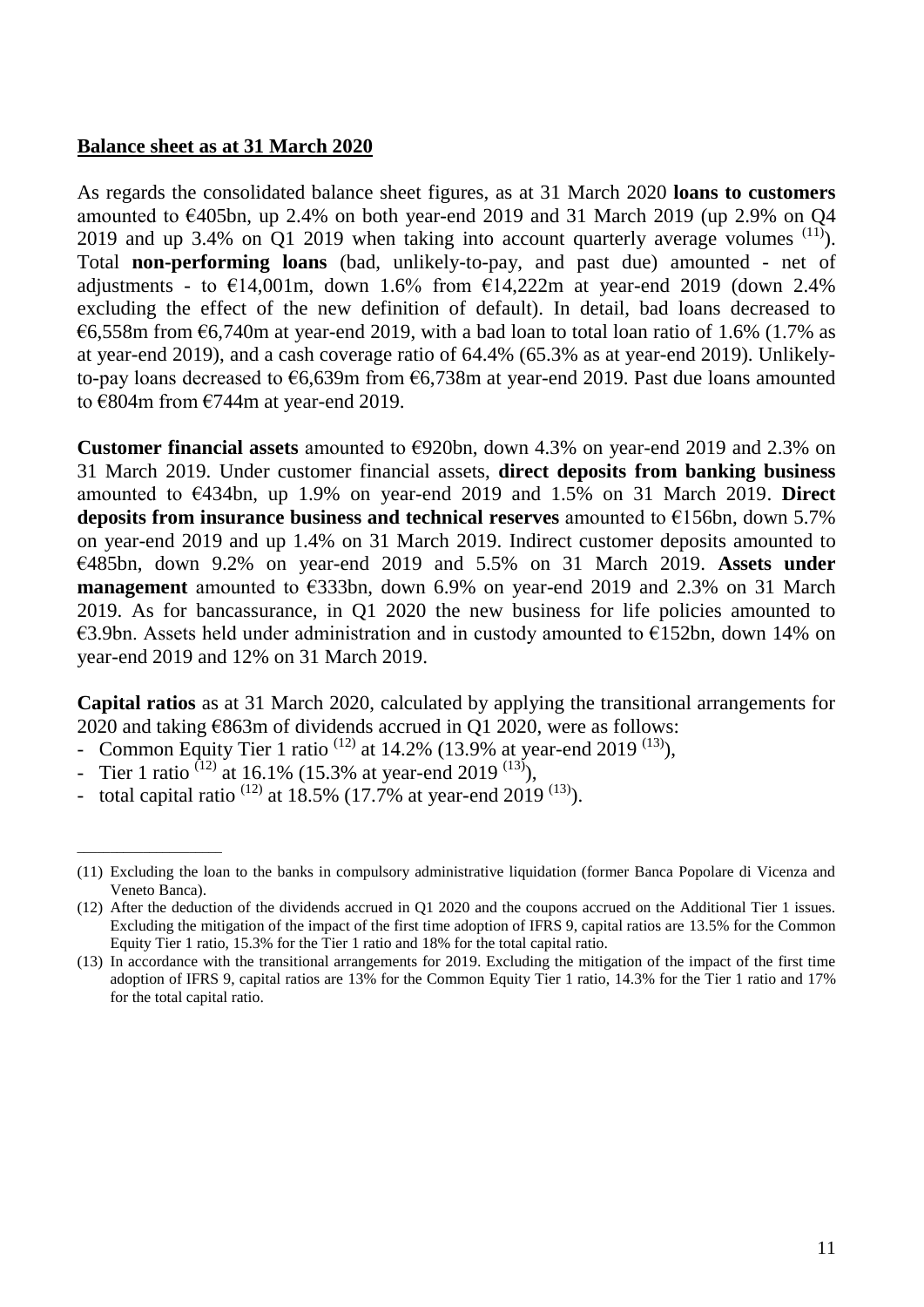The estimated pro-forma Common Equity Tier 1 ratio for the Group on a **fully loaded basis**  was 14.5% (14.1% at year-end 2019). It was calculated by applying the fully loaded parameters to the financial statements as at 31 March 2020, taking into account the total absorption of deferred tax assets (DTAs) related to goodwill realignment, loan adjustments, the first time adoption of IFRS 9 and the non-taxable public cash contribution of  $\epsilon$ 1,285m covering the integration and rationalisation charges relating to the acquisition of the Aggregate Set of Banca Popolare di Vicenza and Veneto Banca, as well as the expected absorption of DTAs on losses carried forward and the expected distribution of the Q1 2020 net income of insurance companies.

\* \* \*

As a result of the strategic decisions taken, **Intesa Sanpaolo** has maintained its position as **one of the most solid international banking Groups**. In addition to the asset quality and level of capital ratios commented on above, the Group has continued to build on its key strengths: **robust liquidity** and **low leverage**.

Specifically, with regard to the components of the Group's **liquidity**:

- the high level of available unencumbered liquid assets (including eligible assets with Central Banks received as collateral and excluding eligible assets currently used as collateral) amounted to  $€96$ bn at the end of March 2020;
- the high level of liquid assets (comprising available unencumbered liquid assets, excluding eligible assets received as collateral, and eligible assets currently used as collateral) amounted to €199bn at the end of March 2020;
- refinancing operations with the ECB to optimise the cost of funding and to support businesses in their investment amounted to around €68.4bn as at 31 March 2020 and consisted of around  $\epsilon$ 53.9bn under TLTROs,  $\epsilon$ 7bn under LTROs and around  $\epsilon$ 7.5bn of countervalue under US dollar refinancing operations;
- the sources of funding were stable and well diversified, with retail funding representing 78% of direct deposits from banking business (including securities issued);
- medium/long-term wholesale funding was  $\epsilon$ 2.2bn in O1 2020 and included benchmark transactions of senior bonds of GBP350m and Additional Tier 1 of  $\epsilon$ 1.5bn (around 89% were placed with foreign investors).

The Group's **leverage ratio** as at 31 March 2020 was 6.6% applying the transitional arrangements for 2020 and 6.4% fully loaded, both best in class among major European banking groups.

\* \* \*

As at 31 March 2020, the Intesa Sanpaolo Group's **operating structure** had a total network of 4,727 branches, consisting of 3,681 branches in Italy and 1,046 abroad, and employed 88,130 people.

\* \* \*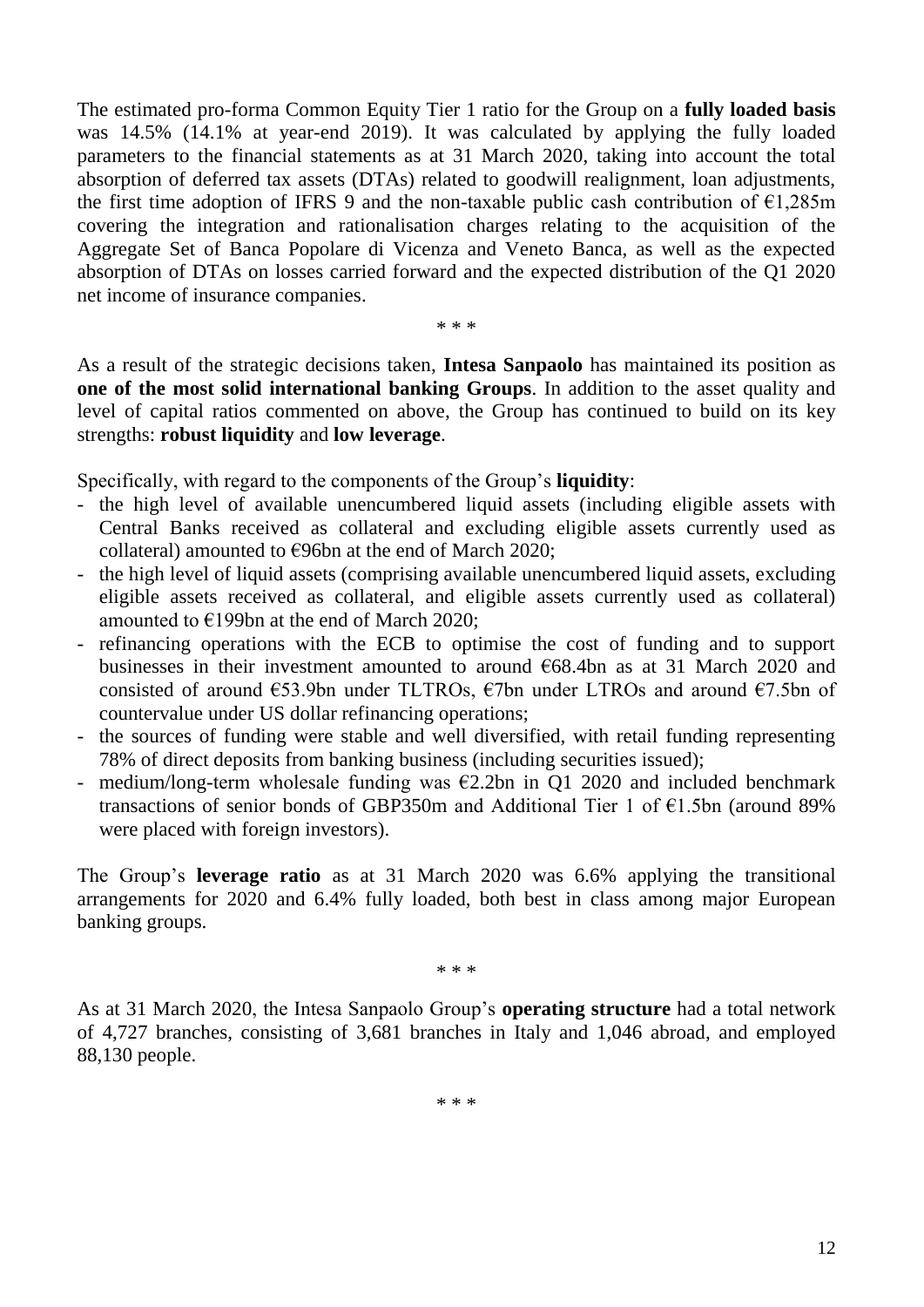### **Breakdown of results by business area** (\*)

#### The **Banca dei Territori** Division comprises:

- Retail customers (individual customers with financial assets up to  $\epsilon$ 250,000 and annual net income of less than  $\epsilon$ 50,000, businesses/companies with low-complexity needs)
- Exclusive customers (individual customers with financial assets between  $\epsilon$ 250,000 and  $\epsilon$ 1m and annual net income of more than  $\epsilon$ 50,000)
- SME customers (enterprises with group turnover of  $\epsilon$ 350m or less)
- customers that are non-profit organisations.

\_\_\_\_\_\_\_\_

The division includes the "proximity bank" activities carried out, through the partnership between the subsidiary Banca 5 and SisalPay, by using alternative channels to bank branches and focused on instant banking and targeting categories of customers who rarely use banking products and services.

In the first quarter of 2020, the Banca dei Territori Division recorded:

- operating income of  $\epsilon$ 2,054m, -3.2% versus  $\epsilon$ 2,122m in Q4 2019, -0.9% versus  $\epsilon$ 2,072m in Q1 2019, contributing approximately 42% of the consolidated operating income (47% in Q1 2019);
- operating costs of 1,236 m, -11.6% versus €1,398m in Q4 2019, -3.8% versus €1,285m in Q1 2019;
- operating margin of  $\epsilon$ 818m, +13% versus  $\epsilon$ 724m in Q4 2019, +3.9% versus  $\epsilon$ 787m in Q1 2019;
- a cost/income ratio of 60.2% versus 65.9% in Q4 2019 and 62% in Q1 2019;
- net provisions and adjustments of  $\epsilon$ 383m, versus  $\epsilon$ 494m in Q4 2019, and  $\epsilon$ 308m in Q1 2019;
- gross income  $\epsilon$ 435m, +27.8% versus  $\epsilon$ 340m in Q4 2019, -9.2% versus  $\epsilon$ 479m in Q1 2019;
- net income of €280m,  $+26.1\%$  versus €222m in Q4 2019, -7% versus €301m in Q1 2019.

<sup>(\*)</sup> Provisions for COVID-19 in the allowances for risks and charges have currently been allocated to the Corporate Centre.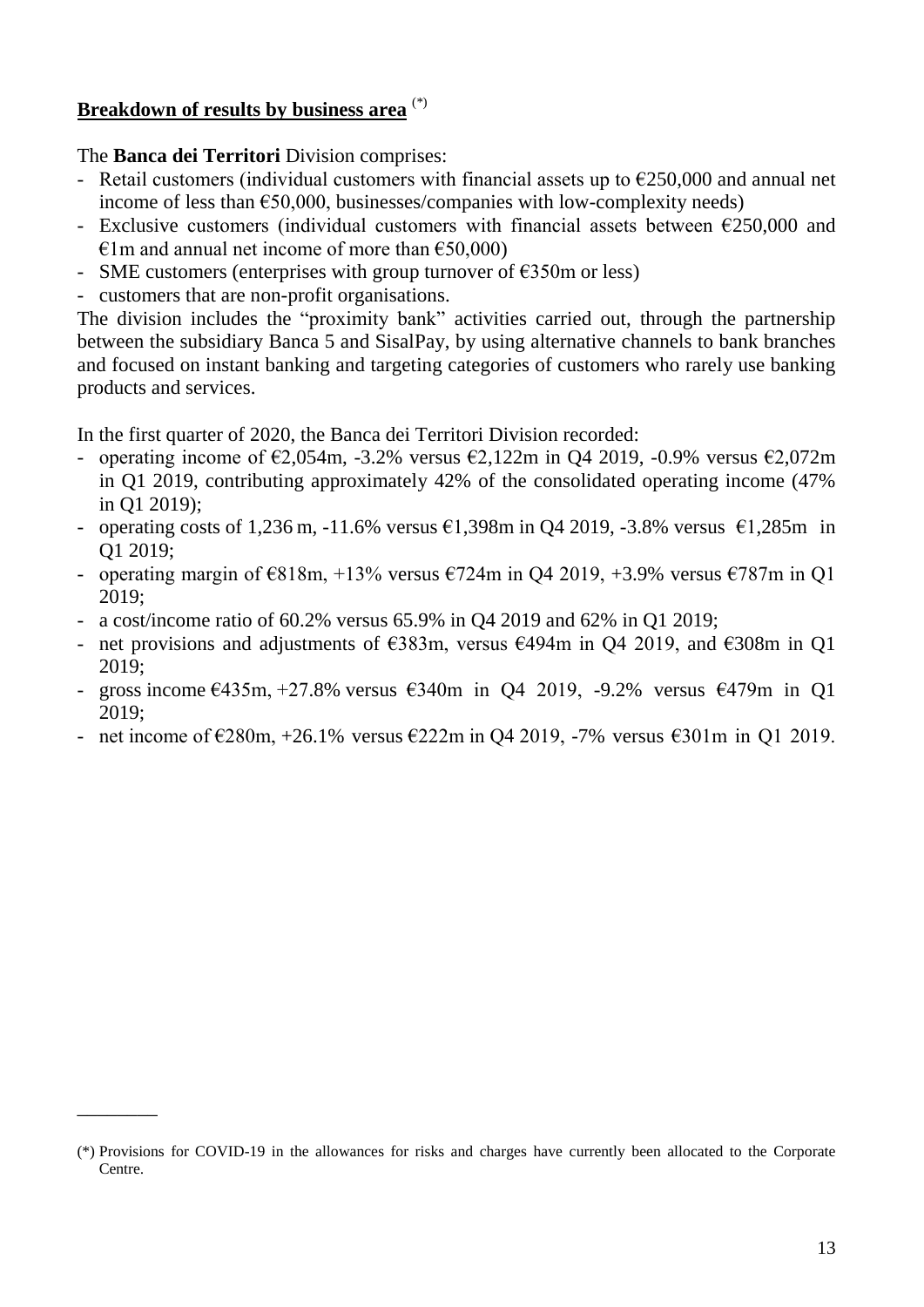### The **Corporate and Investment Banking** Division includes:

- Global Corporate, which manages the relationship with corporate clients with a turnover higher than  $\epsilon$ 350m, grouped, in accordance with a sector-based model, in the following nine industries: Automotive & Industrials; Basic Materials & Healthcare; Food & Beverage and Distribution; Retail & Luxury; Infrastructure & Real Estate Partners; Public Finance; Energy; Telecom, Media & Technology; Business Solutions
- International Department, which ensures the development of the division and is responsible for foreign branches, representative offices and foreign subsidiaries carrying out corporate banking (Intesa Sanpaolo Bank Luxembourg, Intesa Sanpaolo Bank Ireland, Intesa Sanpaolo Brasil and Banca Intesa in the Russian Federation)
- Financial Institutions, which is responsible for relationships with financial institutions
- Global Transaction Banking, which is responsible for management of transaction banking services
- Banca IMI, which operates in investment banking (M&A and advisory), structured finance, capital markets and primary markets (equity and debt capital market).

The division also comprises the management of the Group's proprietary trading.

In the first quarter of 2020, the Corporate and Investment Banking Division recorded:

- operating income of  $\epsilon$ 1,633m, +63.4% versus  $\epsilon$ 999m in Q4 2019, +105.9% versus  $\epsilon$ 793m in Q1 2019, contributing approximately 33% of the consolidated operating income (18% in Q1 2019);
- operating costs of  $\epsilon$ 265m, -16.4% versus  $\epsilon$ 317m in Q4 2019, -3.3% versus  $\epsilon$ 274m in Q1 2019;
- operating margin of  $\epsilon$ 1,368m, +100.4% versus  $\epsilon$ 682m in Q4 2019, +163.6% versus  $\epsilon$ 519m in Q1 2019;
- a cost/income ratio of 16.2% versus 31.7% in Q4 2019 and 34.6% in Q1 2019;
- net recoveries of  $\epsilon$ 2m, versus net provisions and adjustments of  $\epsilon$ 72m in Q4 2019, and €53m in Q1 2019;
- gross income €1,370m, +124.5% versus €610m in Q4 2019, +194% versus €466m in Q1 2019;
- net income of  $\epsilon$ 911m, +116% versus  $\epsilon$ 422m in Q4 2019, +188.3% versus  $\epsilon$ 316m in Q1 2019.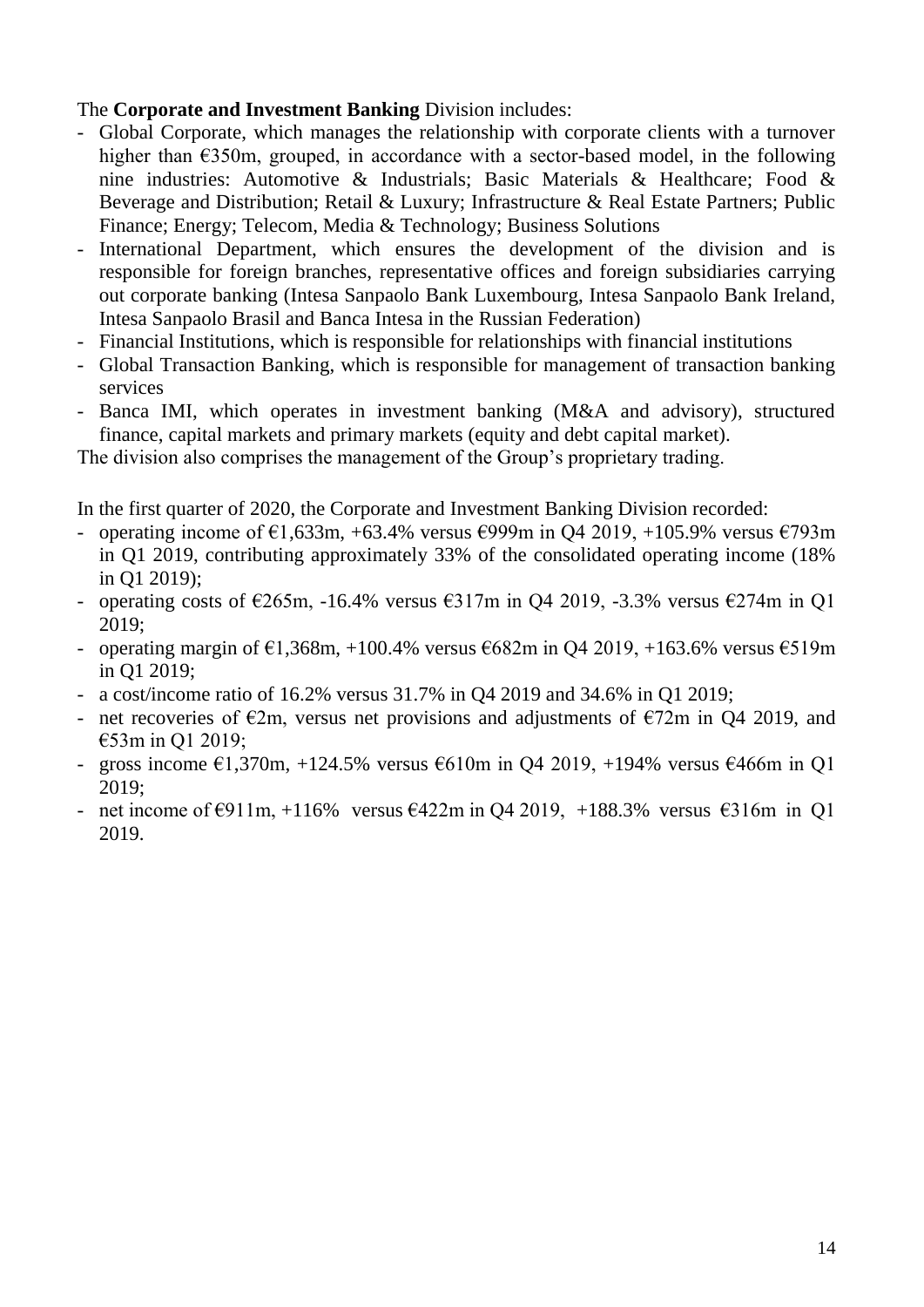The **International Subsidiary Banks** Division is responsible for operations on international markets through commercial banking subsidiaries and associates, and provides guidelines, coordination and support for the Group's subsidiaries. It is responsible for defining the Group's development strategy related to its direct presence abroad, including exploring and analysing new growth opportunities in markets where the Group already has a presence, as well as in new ones. This division also coordinates operations of international subsidiary banks and their relations with the Parent Company's head office departments and the Corporate and Investment Banking Division's branches and offices abroad. The division is in charge of the Group's operations in the following geographical areas: i) South-Eastern Europe, through Privredna Banka Zagreb in Croatia, Banca Intesa Beograd in Serbia, Intesa Sanpaolo Banka Bosna i Hercegovina in Bosnia and Herzegovina, Intesa Sanpaolo Bank Albania and Intesa Sanpaolo Bank Romania; ii) Central-Eastern Europe, through Intesa Sanpaolo Bank in Slovenia, VUB Banka in Slovakia and CIB Bank in Hungary; iii) CIS and South Mediterranean, through Pravex Bank in Ukraine, Eximbank in Moldova and Bank of Alexandria in Egypt.

In the first quarter of 2020, the International Subsidiary Banks Division recorded:

- operating income of  $\epsilon$ 468m, -8.7% versus  $\epsilon$ 513m in Q4 2019, -2.9% versus  $\epsilon$ 482m in Q1 2019, contributing approximately 10% of the consolidated operating income (11% in Q1 2019);
- operating costs of  $\epsilon$ 239m, -11.3% versus  $\epsilon$ 270m in Q4 2019, +0.4% versus  $\epsilon$ 238m in Q1 2019;
- operating margin of  $\epsilon$ 229m, -5.8% versus  $\epsilon$ 243m in Q4 2019, -6.1% versus  $\epsilon$ 244m in Q1 2019;
- a cost/income ratio of 51.1% versus 52.6% in Q4 2019 and 49.4% in Q1 2019;
- net provisions and adjustments of  $\epsilon$ 36m, versus  $\epsilon$ 36m in O4 2019, and  $\epsilon$ 2m in O1 2019;
- gross income €198m, -6.3% versus €211m in Q4 2019, -18.2% versus €242m in Q1 2019;
- net income of  $\epsilon$ 143m, -9.9% versus  $\epsilon$ 159m in Q4 2019, -21% versus  $\epsilon$ 181m in Q1 2019.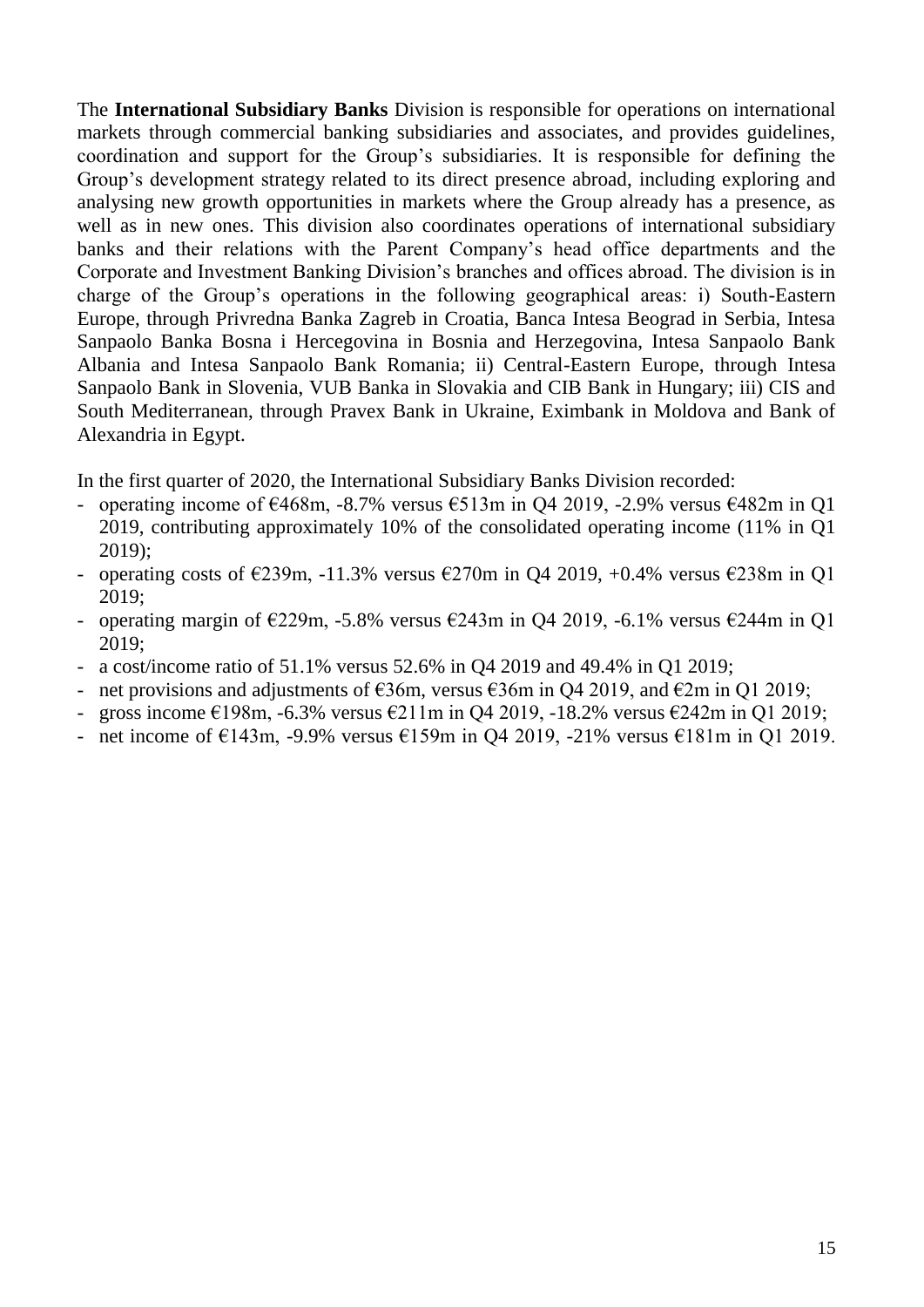The **Private Banking** Division serves the top customer segment (Private and High Net Worth Individuals) through Fideuram and its subsidiaries Fideuram Investimenti, Intesa Sanpaolo Private Banking, SIREF Fiduciaria, Intesa Sanpaolo Private Bank (Suisse) Morval and Fideuram Asset Management Ireland.

In the first quarter of 2020, the Private Banking Division recorded:

- operating income of  $\epsilon$ 478m, -9.5% versus  $\epsilon$ 528m in Q4 2019, -0.8% versus  $\epsilon$ 482m in Q1 2019, contributing approximately 10% of the consolidated operating income ( 11% in Q1 2019);
- operating costs of  $E141m$ , -14.9% versus  $E166m$  in Q4 2019, -4.7% versus  $E148m$  in Q1 2019;
- operating margin of  $\epsilon$ 337m, -7.1% versus  $\epsilon$ 363m in O4 2019, +0.9% versus  $\epsilon$ 334m in O1 2019;
- a cost/income ratio of 29.5% versus 31.4% in Q4 2019 and 30.7% in Q1 2019;
- net provisions and adjustments of  $\epsilon$ 9m, versus net recoveries of  $\epsilon$ 7m in O4 2019, and net provisions and adjustments of  $E13m$  in Q1 2019;
- gross income €334m, -9.5% versus €369m in Q4 2019, +1.2% versus €330m in Q1 2019;
- net income of  $\epsilon$ 227m, -7.9% versus  $\epsilon$ 246m in Q4 2019, -2.2% versus  $\epsilon$ 232m in Q1 2019.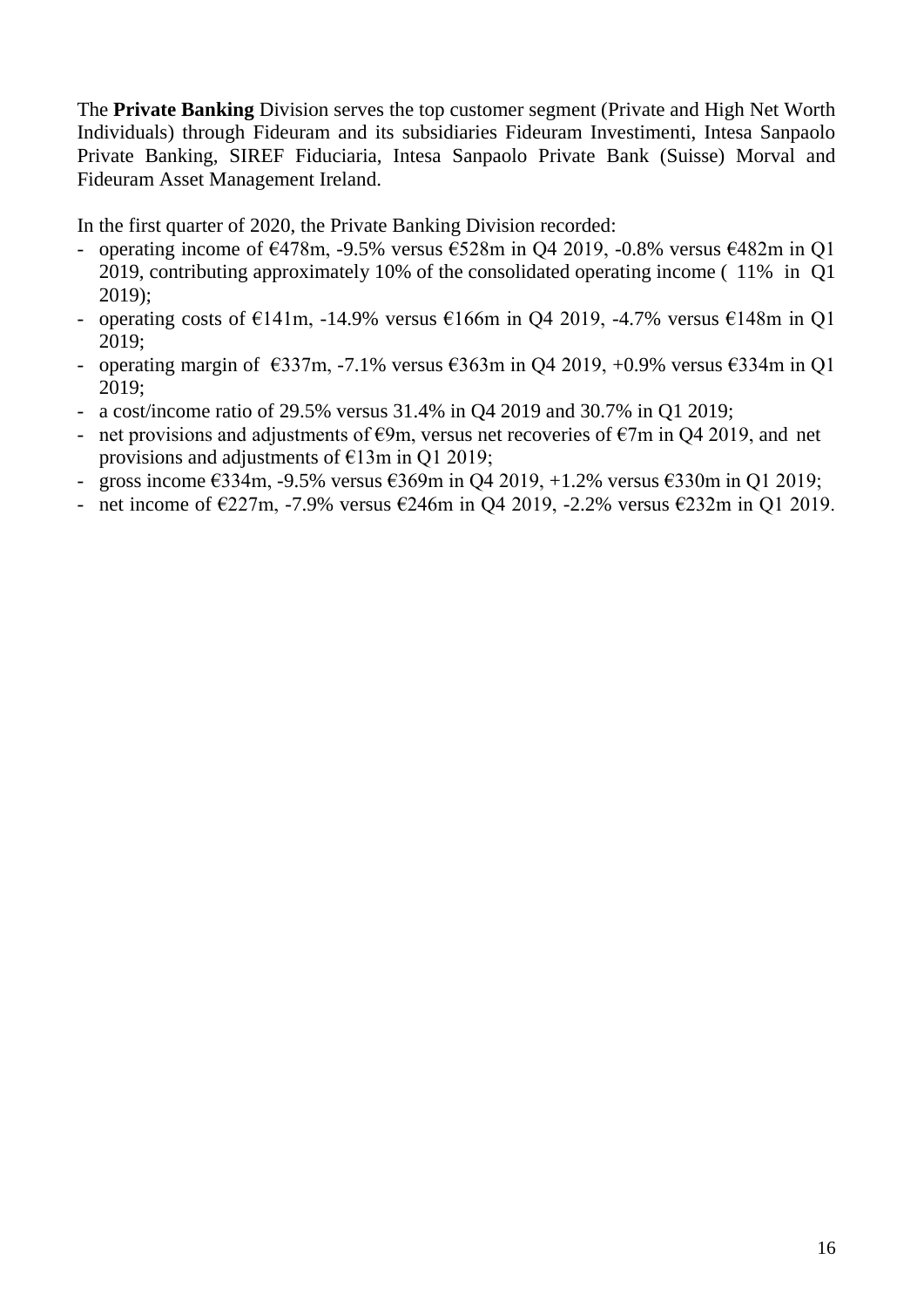The **Asset Management** Division develops asset management solutions targeted at the Group's customers, commercial networks outside the Group and the institutional clientele through Eurizon Capital. Eurizon Capital controls Eurizon Capital SA (Luxembourg), a company specialising in managing Luxembourg UCITS with limited tracking error, VUB Asset Management (Slovakia), which heads up the Hungarian company CIB IFM and the Croatian company PBZ Invest (the asset management hub in Eastern Europe), Epsilon Associati SGR, a company specialising in active portfolio management and, specifically, in quantitative and multi-strategy management with total-return investment objectives. Eurizon Capital owns 49% of the Chinese asset management company Penghua Fund Management.

In the first quarter of 2020, the Asset Management Division recorded:

- operating income of  $E168m$ , -40.4% versus  $E282m$  in Q4 2019, -6.7% versus  $E180m$  in Q1 2019, contributing approximately 3% of the consolidated operating income (4% in Q1 2019);
- operating costs of  $\epsilon$ 33m, -33% versus  $\epsilon$ 49m in Q4 2019, -8.3% versus  $\epsilon$ 36m in Q1 2019;
- operating margin of  $\epsilon$ 135m, -42% versus  $\epsilon$ 233m in Q4 2019, -6.3% versus  $\epsilon$ 144m in Q1 2019;
- a cost/income ratio of 19.6% versus 17.5% in Q4 2019 and 20% in Q1 2019;
- gross income  $\epsilon$ 135m, -42% versus  $\epsilon$ 233m in Q4 2019, -6.3% versus  $\epsilon$ 144m in Q1 2019;
- net income of  $E100m$ , -42.6% versus  $E174m$  in Q4 2019, -14.5% versus  $E117m$  in Q1 2019.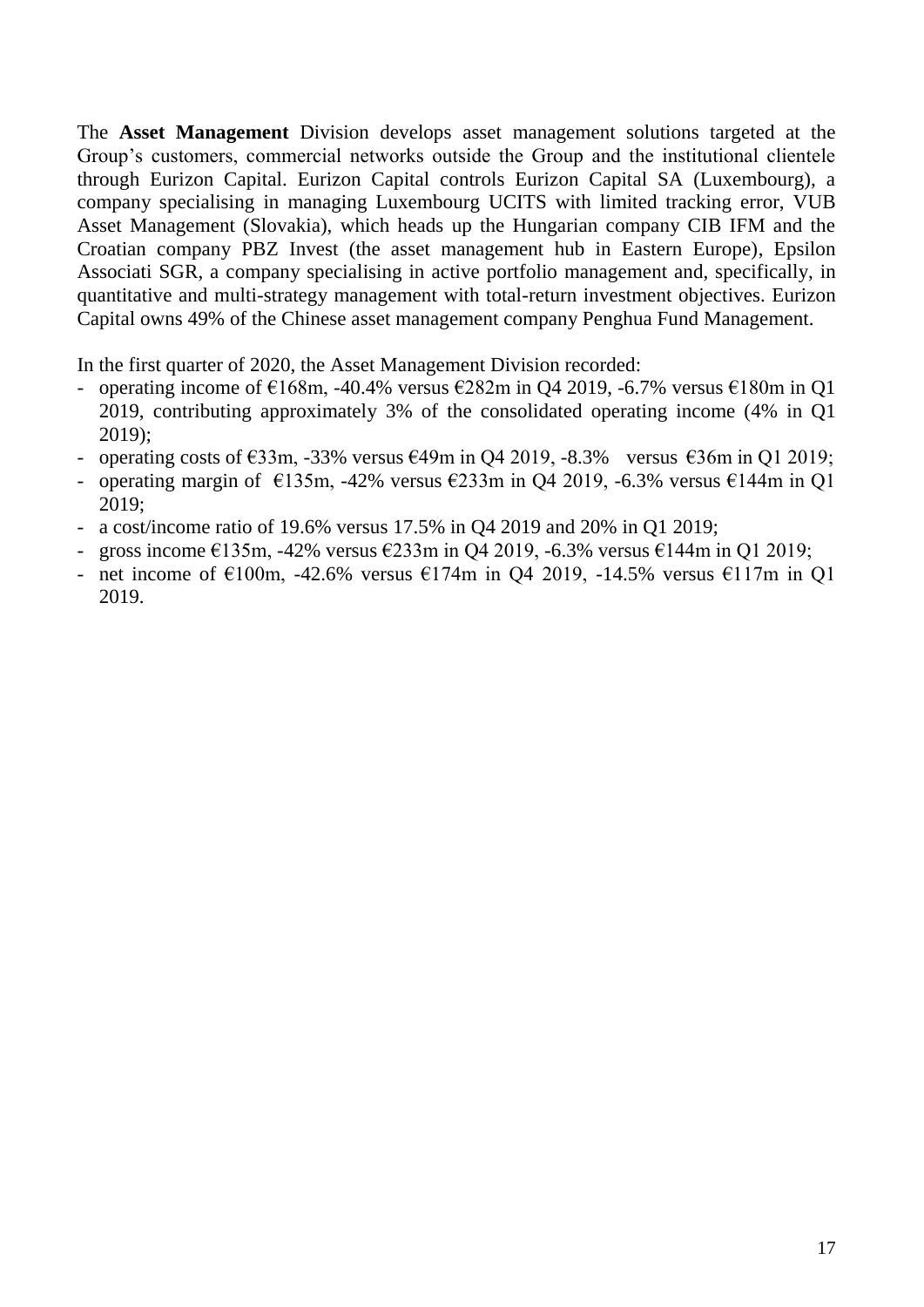The **Insurance** Division develops insurance products tailored for the Group's clients and coordinates the operations of Intesa Sanpaolo Vita (which controls Intesa Sanpaolo Assicura and Intesa Sanpaolo Life) and Fideuram Vita.

In the first quarter of 2020, the Insurance Division recorded:

- operating income of  $\epsilon$ 283m, -4.1% versus  $\epsilon$ 295m in Q4 2019, +7.2% versus  $\epsilon$ 264m in Q1 2019, contributing approximately 6% of the consolidated operating income (6% in Q1 2019 as well);
- operating costs of  $\epsilon$ 44m, -25.1% versus  $\epsilon$ 59m in O4 2019, -2.2% versus  $\epsilon$ 45m in O1 2019;
- operating margin of  $\epsilon$ 239m, +1.2% versus  $\epsilon$ 236m in Q4 2019, +9.1% versus  $\epsilon$ 219m in Q1 2019;
- a cost/income ratio of 15.5% versus 19.9% in Q4 2019 and 17% in Q1 2019;
- net provisions and adjustments of  $\epsilon$ 6m, versus no net provisions and adjustments in Q4 2019 and in Q1 2019;
- gross income €233m, -1.2% versus €236m in Q4 2019, +6.4% versus €219m in Q1 2019;
- net income of  $\epsilon$ 160m, -4% versus  $\epsilon$ 167m in Q4 2019, +1.9% versus  $\epsilon$ 157m in Q1 2019.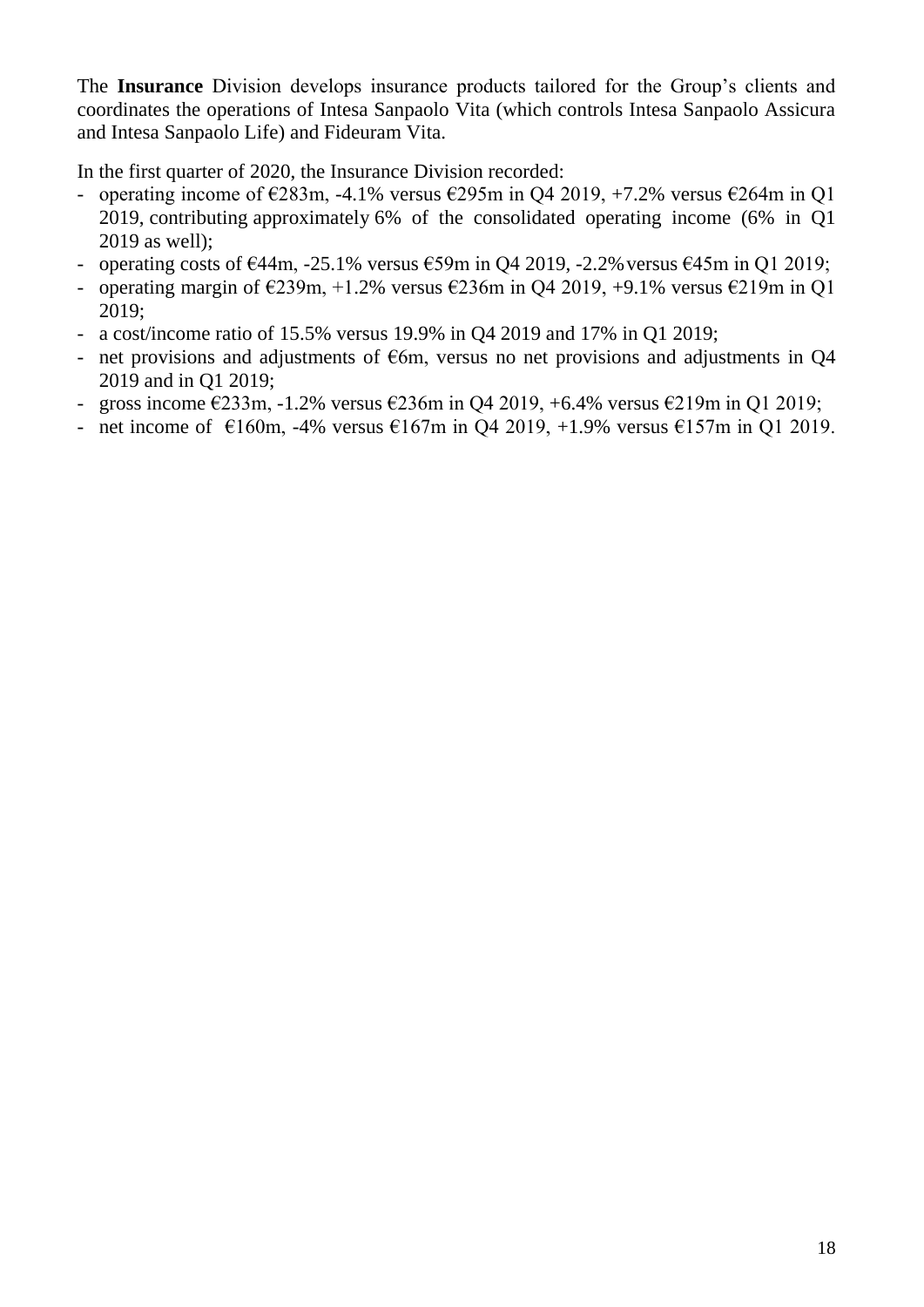### **Outlook**

 $\overline{\phantom{a}}$ 

It is believed that the information currently available makes it possible to identify general trends of a scenario in the aftermath of the COVID-19 epidemic, even if it is susceptible of unpredictable evolutions taking into account the significant uncertainties surrounding the extraordinary nature of the COVID-19 event.

The scenario can be summarised in the forecasts for Italian GDP which could decrease in the region of 8-10.5 per cent in 2020 and rebound 4.5-7 per cent in 2021.

In this scenario, in which the validity of the strategic actions envisaged in the Intesa Sanpaolo 2018-2021 Business Plan is confirmed, the Group can continue to rely on its strengths **–** a resilient and well-diversified business model, which is focused on Wealth Management & Protection and specifically on the development of non-motor P&C insurance products, strategic flexibility in managing operating costs and proactive management of nonperforming loans.

Furthermore, in 2020, the Intesa Sanpaolo Group can count on a solid buffer against the possible COVID-19 epidemic impacts, consisting of €300m provisions set aside in the first quarter and the capital gain on the Nexi transaction over the year. This would make it possible to absorb a total of around  $\epsilon$ 1.5bn pre-tax adjustments to loans for the full year.

Considerations relating to the possible macroeconomic scenario and Intesa Sanpaolo's inherent strengths lead to an estimated net income for the Group that could be no lower than around  $\epsilon$ 3bn in 2020 and no lower than around  $\epsilon$ 3.5bn in 2021, assuming a potential cost of risk up to around 90bps in 2020 and up to around 70bps in 2021.

The dividend policy indicated in the 2018-2021 Business Plan and envisaging the distribution of cash dividends corresponding to a payout ratio of 75% of net income for 2020 and 70% for 2021, is confirmed. This is subject to ECB indications in respect of dividend distribution after 1 October 2020, the timeline of the recommendation of 27 March 2020.

The Business Plan projection of a pro-forma fully loaded Common Equity Tier 1 ratio above 13%  $(14)$  in 2021 is also confirmed, even taking into account the potential distribution of the 2019 suspended dividend, subject to ECB indications in respect of dividend distribution after 1 October 2020.

<sup>(14)</sup> Estimated by applying the fully loaded parameters, taking into account the total absorption of deferred tax assets (DTAs) related to goodwill realignment, loan adjustments, the first time adoption of IFRS 9 and the non-taxable public cash contribution of €1,285m covering the integration and rationalisation charges relating to the acquisition of the Aggregate Set of Banca Popolare di Vicenza and Veneto Banca, as well as the expected absorption of DTAs on losses carried forward.

Above 12% when excluding the aforementioned DTA absorptions.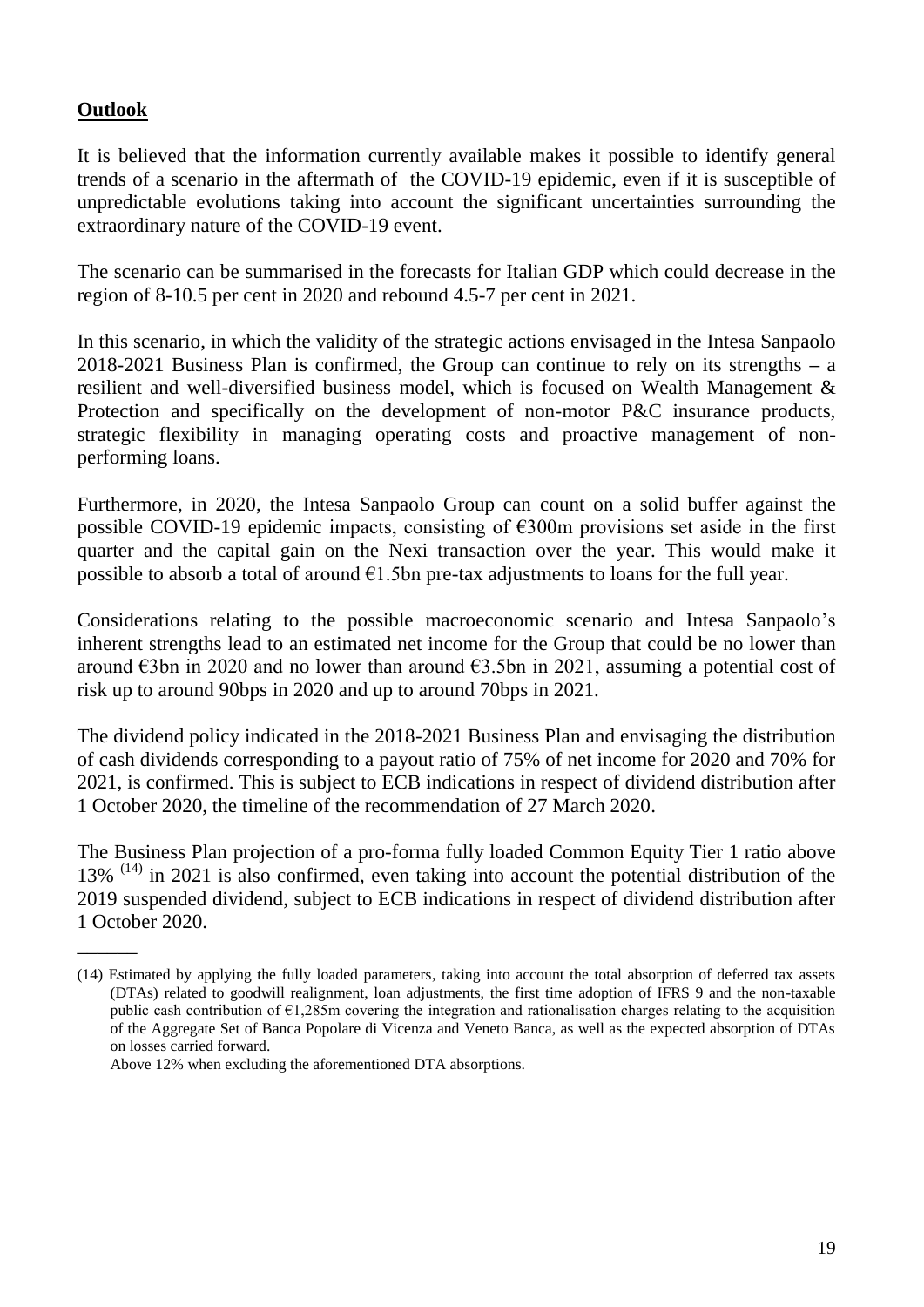In the aftermath of the COVID-19 epidemic, the strategic rationale underlying the voluntary public exchange offer for all the ordinary shares of UBI Banca takes on even stronger significance, specifically when considering synergies, above all in terms of costs, increased NPL coverage and reduction of unlikely-to-pay loans and bad loans – all key elements in respect of which the announcement made to the market on 17 February 2020 is confirmed.

With regard to the expected benefits for stakeholders resulting from the transaction, while specifying that Intesa Sanpaolo does not currently possess information regarding the possible COVID-19 pandemic impacts on UBI Banca and that forward-looking data for UBI Banca have been drawn from public estimates of financial analysts, it is possible to estimate, based on the aforementioned considerations relating to Intesa Sanpaolo, that the combined Group could record a net income of no lower than €5bn in 2022.

The dividend policy for the combined Group is consequently updated and envisages the distribution of cash dividends corresponding to a payout ratio of 75% of the net income for  $2020$  (excluding the contribution of the negative goodwill  $^{(15)}$  not allocated to cover integration charges and reduce risk profile from net income) and 70% for 2021. This, too, is subject to ECB indications in respect of dividend distribution after 1 October 2020.

The pro-forma fully loaded Common Equity Tier 1 for the combined Group expected to be above  $13\%$  <sup>(16)</sup> in 2021, as disclosed on 17 February 2020, is confirmed.

\* \* \*

\_\_\_\_\_\_\_\_\_\_\_\_\_\_\_\_\_\_\_\_\_\_\_\_

<sup>(15)</sup> The actual determination of the negative goodwill will result following the outcome of the PPA procedure provided for under IFRS 3.

<sup>(16)</sup> Estimated by applying the fully loaded parameters, taking into account the total absorption of deferred tax assets (DTAs) related to goodwill realignment, loan adjustments, the first time adoption of IFRS 9 and the non-taxable public cash contribution of  $\epsilon$ 1,285m covering the integration and rationalisation charges relating to the acquisition of the Aggregate Set of Banca Popolare di Vicenza and Veneto Banca, as well as the expected absorption of DTAs on losses carried forward.

Above 12% when excluding the aforementioned DTA absorptions.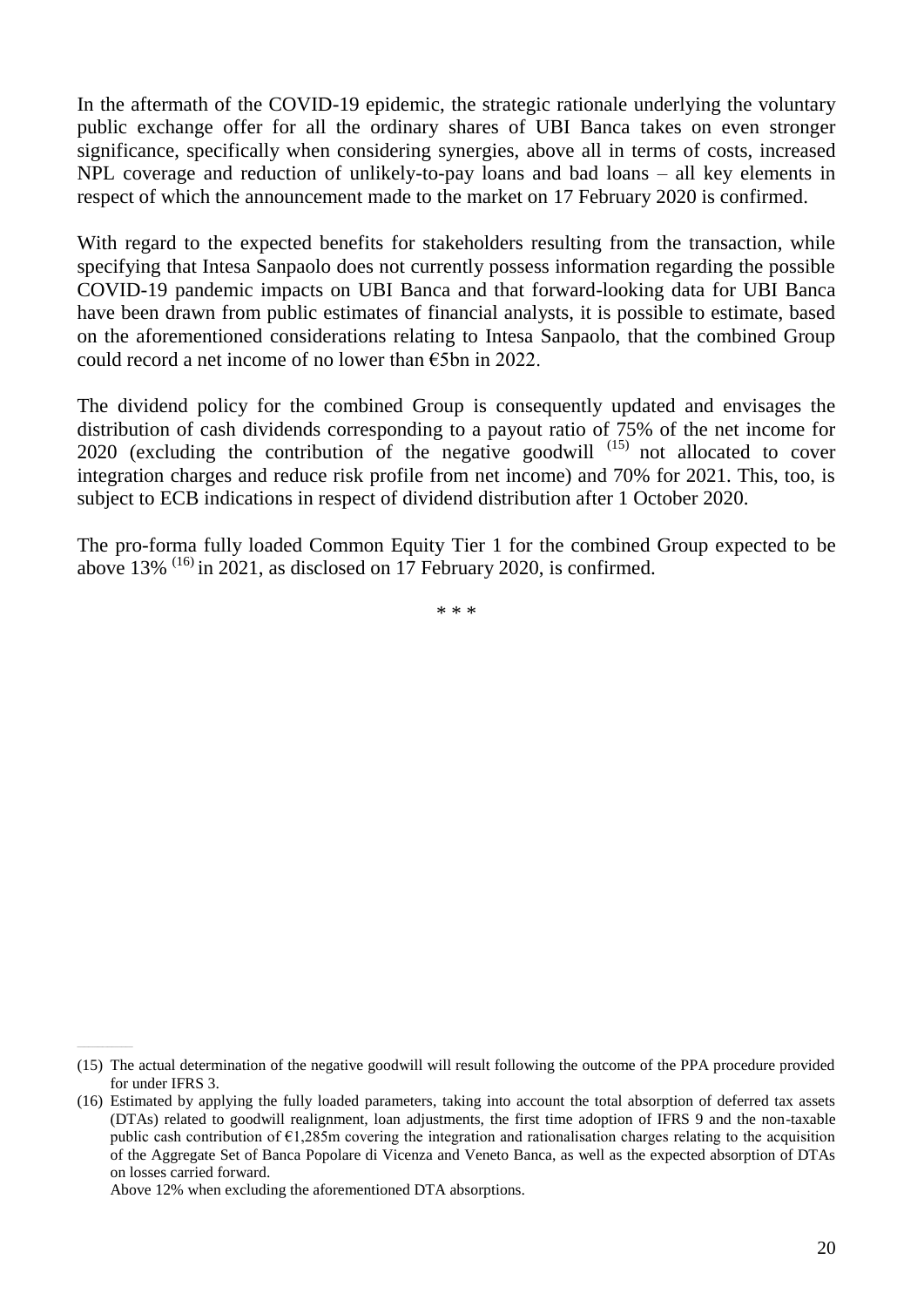For consistency purpose, the income statement figures for the first three quarters of 2019 were restated following the agreement, signed in December 2019, in respect of the transfer to Nexi of the Intesa Sanpaolo business line consisting of the acquiring activities. The related items were deconsolidated line by line and the business line contribution to the income statement was included under Income (Loss) from discontinued operations.

Furthermore, the income statement and balance sheet figures for these quarters, relating to the Banca dei Territori Division and the Corporate and Investment Banking Division were restated following the incorporation, in November 2019, of subsidiary Mediocredito Italiano into the Parent Company. Furthermore, the figures of the Divisions for the four quarters of 2019 were restated due to the allocation from the Corporate Centre of cost components and the income statement and balance sheet components relating to bad loans, previously allocated under the NPE Department (formerly, Corporate Light Bank).

Finally, the income statement figures for the four quarters of 2019 were restated following the agreement, signed in December 2019, in respect of a strategic partnership with Prelios, which includes a contract for the servicing of an unlikely-to-pay loan portfolio of the Intesa Sanpaolo Group to be provided by Prelios, estimating the commissions theoretically owed to Prelios and recognising these, on one hand, to "administrative expenses", and, on the other, to "taxes on income" and "minority interests".

\* \* \*

*In order to present more complete information on the results generated as at 31 March 2020, the reclassified consolidated income statement and the reclassified consolidated balance sheet included in the interim statement approved by the Board of Directors are attached. Please note that the auditing firm is completing the activities for the issue of a statement in accordance with Article 26 (2) of Regulation EU no. 575/2013 and ECB Decision no. 2015/656.* 

\* \* \*

**The manager responsible for preparing the company's financial reports, Fabrizio Dabbene, declares, pursuant to paragraph 2 of Article 154-***bis* **of the Consolidated Law on Finance, that the accounting information contained in this press release corresponds to the document results, books and accounting records.**

\* \* \*

The content of this document has a merely informative and provisional nature and is not to be construed as providing investment advice. The statements contained herein have not been independently verified. No representation or warranty, either express or implied, is made as to, and no reliance should be placed on, the fairness, accuracy, completeness, correctness or reliability of the information contained herein. Neither the Company nor any of its representatives shall accept any liability whatsoever (whether in negligence or otherwise) arising in any way in relation to such information or in relation to any loss arising from its use or otherwise arising in connection with this document. By accessing these materials, you agree to be bound by the foregoing limitations.

This press release contains certain forward-looking statements, projections, objectives, estimates and forecasts reflecting the Intesa Sanpaolo management's current views with respect to certain future events. Forward-looking statements, projections, objectives, estimates and forecasts are generally identifiable by the use of the words "may," "will," "should," "plan," "expect," "anticipate," "estimate," "believe," "intend," "project," "goal" or "target" or the negative of these words or other variations on these words or comparable terminology. These forward-looking statements include, but are not limited to, all statements other than statements of historical facts, including, without limitation, those regarding Intesa Sanpaolo's future financial position and results of operations, strategy, plans, objectives, goals and targets and future developments in the markets where Intesa Sanpaolo participates or is seeking to participate.

Due to such uncertainties and risks, readers are cautioned not to place undue reliance on such forward-looking statements as a prediction of actual results. The Intesa Sanpaolo Group's ability to achieve its projected objectives or results is dependent on many factors which are outside management's control. Actual results may differ materially from (and be more negative than) those projected or implied in the forward-looking statements. Such forward-looking information involves risks and uncertainties that could significantly affect expected results and is based on certain key assumptions.

All forward-looking statements included herein are based on information available to Intesa Sanpaolo as of the date hereof. Intesa Sanpaolo undertakes no obligation to update publicly or revise any forward-looking statements, whether as a result of new information, future events or otherwise, except as may be required by applicable law. All subsequent written and oral forward-looking statements attributable to Intesa Sanpaolo or persons acting on its behalf are expressly qualified in their entirety by these cautionary statements.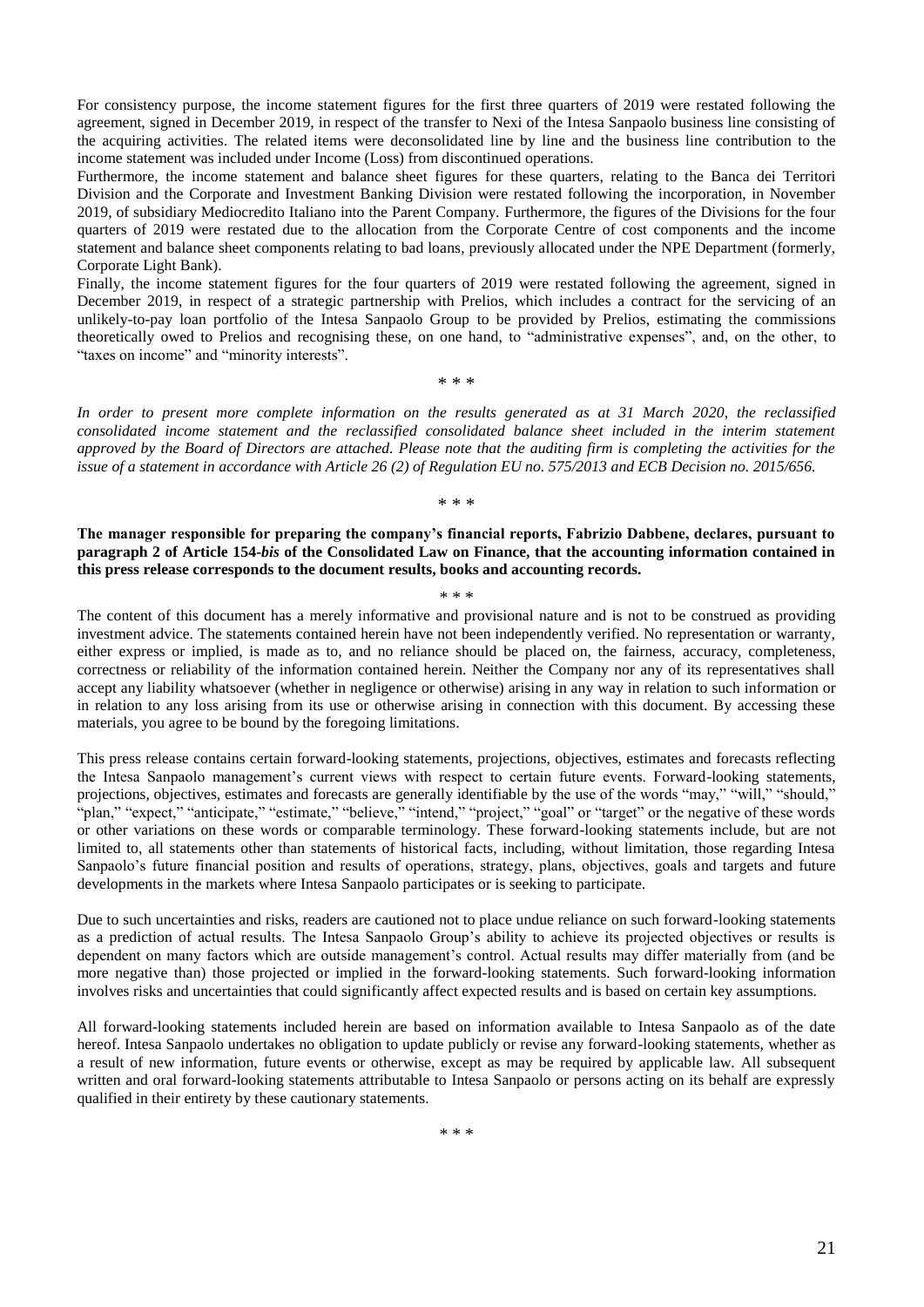This press release includes financial projections, some of which reflect management's estimates regarding the projected combined operations of Intesa Sanpaolo and UBI Banca following the completion of the proposed transaction. These projections were prepared based on Intesa Sanpaolo management forecasts, taking into account publicly available information regarding UBI Banca's operations. These projections are presented for illustrative purposes only, are based on various adjustments, assumptions and preliminary estimates, and may not be an indication of Intesa Sanpaolo's financial condition or results of operations following the completion of the proposed transaction.

Moreover, the impact of COVID-19 on the economy as a whole and Intesa Sanpaolo's and UBI's results of operations and overall financial performance remains uncertain in relation to the possible evolutions of aftermath of the pandemic. The financial projections in this press release have not been adjusted for the potential impact of the COVID-19 pandemic on UBI's business, financial results and condition.

\* \* \*

This press release is not part of the public exchange offer over UBI Banca shares and does not constitute an offer to buy or exchange UBI Banca's shares or subscribe/buy Intesa Sanpaolo's shares. Before the beginning of the tender offer period, as required by the applicable regulations, Intesa Sanpaolo will publish an offer document including a description of terms and conditions of the offer, as well as, *inter alia*, of the methods to adhere to the offer. The afore-mentioned publication will be disclosed by a specific press release.

*Investor Relations Media Relations +39.02.87943180 +39.02.87962326 [investor.relations@intesasanpaolo.com](mailto:investor.relations@intesasanpaolo.com) [stampa@intesasanpaolo.com](mailto:stampa@intesasanpaolo.com)*

*[group.intesasanpaolo.com](https://group.intesasanpaolo.com/en/)*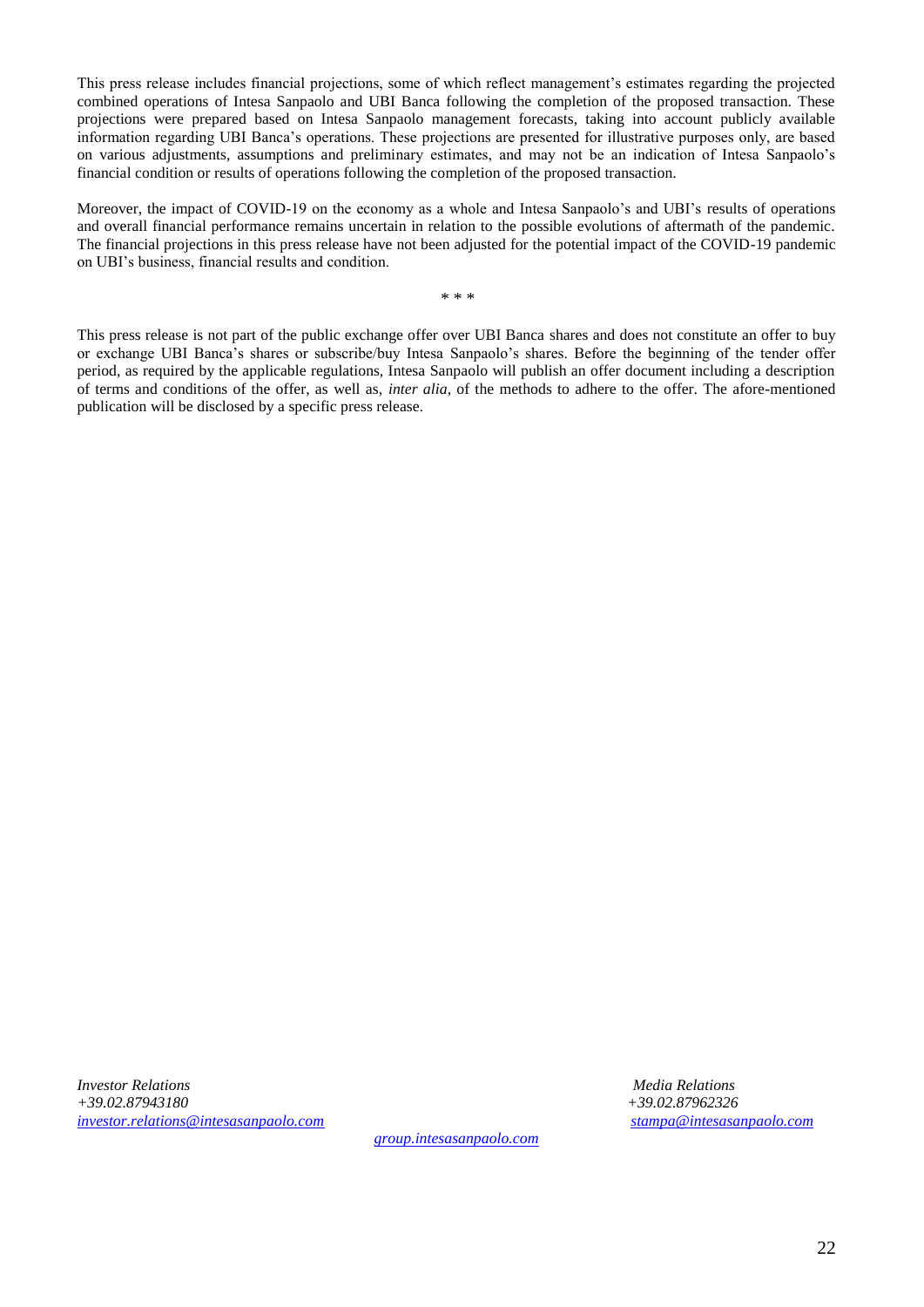### Reclassified consolidated statement of income

|                                                                               | 31.03.2020 |          |                 |         |
|-------------------------------------------------------------------------------|------------|----------|-----------------|---------|
|                                                                               |            |          | <b>Changes</b>  |         |
|                                                                               |            |          | amount          | $\%$    |
| Net interest income                                                           | 1,747      | 1,756    | $-9$            | $-0.5$  |
| Net fee and commission income                                                 | 1,844      | 1,865    | $-21$           | $-1.1$  |
| Income from insurance business                                                | 312        | 291      | 21              | 7.2     |
| Profits (Losses) on financial assets and liabilities designated at fair value | 994        | 458      | 536             |         |
| Other operating income (expenses)                                             | $-15$      | $-1$     | 14              |         |
| <b>Operating income</b>                                                       | 4,882      | 4,369    | 513             | 11.7    |
| <b>Personnel expenses</b>                                                     | $-1,355$   | $-1,387$ | $-32$           | $-2.3$  |
| Other administrative expenses                                                 | $-550$     | $-583$   | $-33$           | $-5.7$  |
| Adjustments to property, equipment and intangible assets                      | $-264$     | $-260$   | $\overline{4}$  | 1.5     |
| <b>Operating costs</b>                                                        | $-2,169$   | $-2,230$ | -61             | $-2.7$  |
| <b>Operating margin</b>                                                       | 2,713      | 2,139    | 574             | 26.8    |
| Net adjustments to loans                                                      | $-403$     | $-369$   | 34              | 9.2     |
| Other net provisions and net impairment losses on other assets                | $-419$     | $-30$    | 389             |         |
| Other income (expenses)                                                       | 3          | 6        | $-3$            | $-50.0$ |
| Income (Loss) from discontinued operations                                    | 29         | 19       | 10 <sup>1</sup> | 52.6    |
| <b>Gross income (loss)</b>                                                    | 1,923      | 1,765    | 158             | 9.0     |
| Taxes on income                                                               | $-545$     | $-527$   | 18              | 3.4     |
| Charges (net of tax) for integration and exit incentives                      | $-15$      | $-22$    | -7              | $-31.8$ |
| Effect of purchase price allocation (net of tax)                              | $-26$      | $-40$    | $-14$           | $-35.0$ |
| Levies and other charges concerning the banking industry (net of tax)         | $-191$     | $-146$   | 45              | 30.8    |
| Impairment (net of tax) of goodwill and other intangible assets               |            |          | ÷               |         |
| <b>Minority interests</b>                                                     | 5          | 20       | $-15$           | $-75.0$ |
| <b>Net income (loss)</b>                                                      | 1,151      | 1,050    | 101             | 9.6     |

Figures restated, where necessary and material, considering the changes in the scope of consolidation.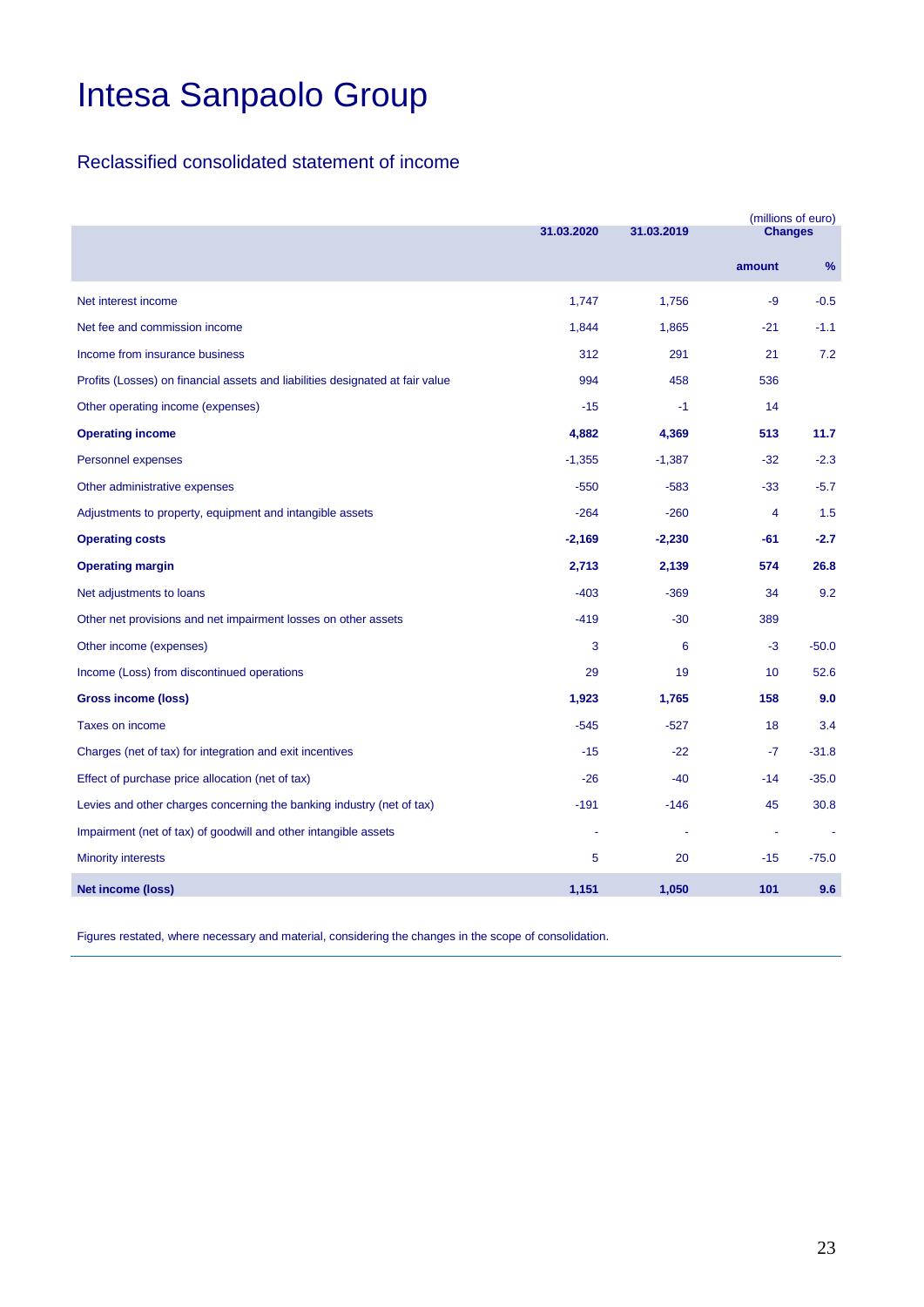### Quarterly development of the reclassified consolidated statement of income

|                                                                               | (millions of euro)      |                          |                         |                          |                         |
|-------------------------------------------------------------------------------|-------------------------|--------------------------|-------------------------|--------------------------|-------------------------|
|                                                                               | 2020                    |                          | 2019                    |                          |                         |
|                                                                               | <b>First</b><br>quarter | <b>Fourth</b><br>quarter | <b>Third</b><br>quarter | <b>Second</b><br>quarter | <b>First</b><br>quarter |
|                                                                               |                         |                          |                         |                          |                         |
|                                                                               |                         |                          |                         |                          |                         |
| Net interest income                                                           | 1,747                   | 1,747                    | 1,741                   | 1,761                    | 1,756                   |
| Net fee and commission income                                                 | 1,844                   | 2,166                    | 1,966                   | 1,965                    | 1,865                   |
| Income from insurance business                                                | 312                     | 308                      | 301                     | 284                      | 291                     |
| Profits (Losses) on financial assets and liabilities designated at fair value | 994                     | 356                      | 480                     | 634                      | 458                     |
| Other operating income (expenses)                                             | $-15$                   | $-10$                    | 5                       | 10                       | $-1$                    |
| <b>Operating income</b>                                                       | 4,882                   | 4,567                    | 4,493                   | 4,654                    | 4,369                   |
| Personnel expenses                                                            | $-1,355$                | $-1,518$                 | $-1,421$                | $-1,418$                 | $-1,387$                |
| Other administrative expenses                                                 | $-550$                  | $-749$                   | $-632$                  | $-622$                   | $-583$                  |
| Adjustments to property, equipment and intangible assets                      | $-264$                  | $-285$                   | $-261$                  | $-252$                   | $-260$                  |
| <b>Operating costs</b>                                                        | $-2,169$                | $-2,552$                 | $-2,314$                | $-2,292$                 | $-2,230$                |
| <b>Operating margin</b>                                                       | 2,713                   | 2,015                    | 2,179                   | 2,362                    | 2,139                   |
| Net adjustments to loans                                                      | $-403$                  | $-693$                   | $-473$                  | $-554$                   | $-369$                  |
| Other net provisions and net impairment losses on other assets                | $-419$                  | $-168$                   | $-19$                   | $-37$                    | $-30$                   |
| Other income (expenses)                                                       | 3                       | 50                       | $-2$                    | $\mathbf{1}$             | 6                       |
| Income (Loss) from discontinued operations                                    | 29                      | 25                       | 22                      | 22                       | 19                      |
| <b>Gross income (loss)</b>                                                    | 1,923                   | 1,229                    | 1,707                   | 1,794                    | 1,765                   |
| Taxes on income                                                               | $-545$                  | $-311$                   | $-527$                  | $-441$                   | $-527$                  |
| Charges (net of tax) for integration and exit incentives                      | $-15$                   | $-27$                    | $-27$                   | $-30$                    | $-22$                   |
| Effect of purchase price allocation (net of tax)                              | $-26$                   | $-12$                    | $-37$                   | $-28$                    | $-40$                   |
| Levies and other charges concerning the banking industry (net of tax)         | $-191$                  | $-22$                    | $-96$                   | $-96$                    | $-146$                  |
| Impairment (net of tax) of goodwill and other intangible assets               |                         | ÷,                       |                         |                          |                         |
| <b>Minority interests</b>                                                     | 5                       | 15                       | 24                      | 17                       | 20                      |
| <b>Net income (loss)</b>                                                      | 1,151                   | 872                      | 1,044                   | 1,216                    | 1,050                   |

Figures restated, where necessary and material, considering the changes in the scope of consolidation.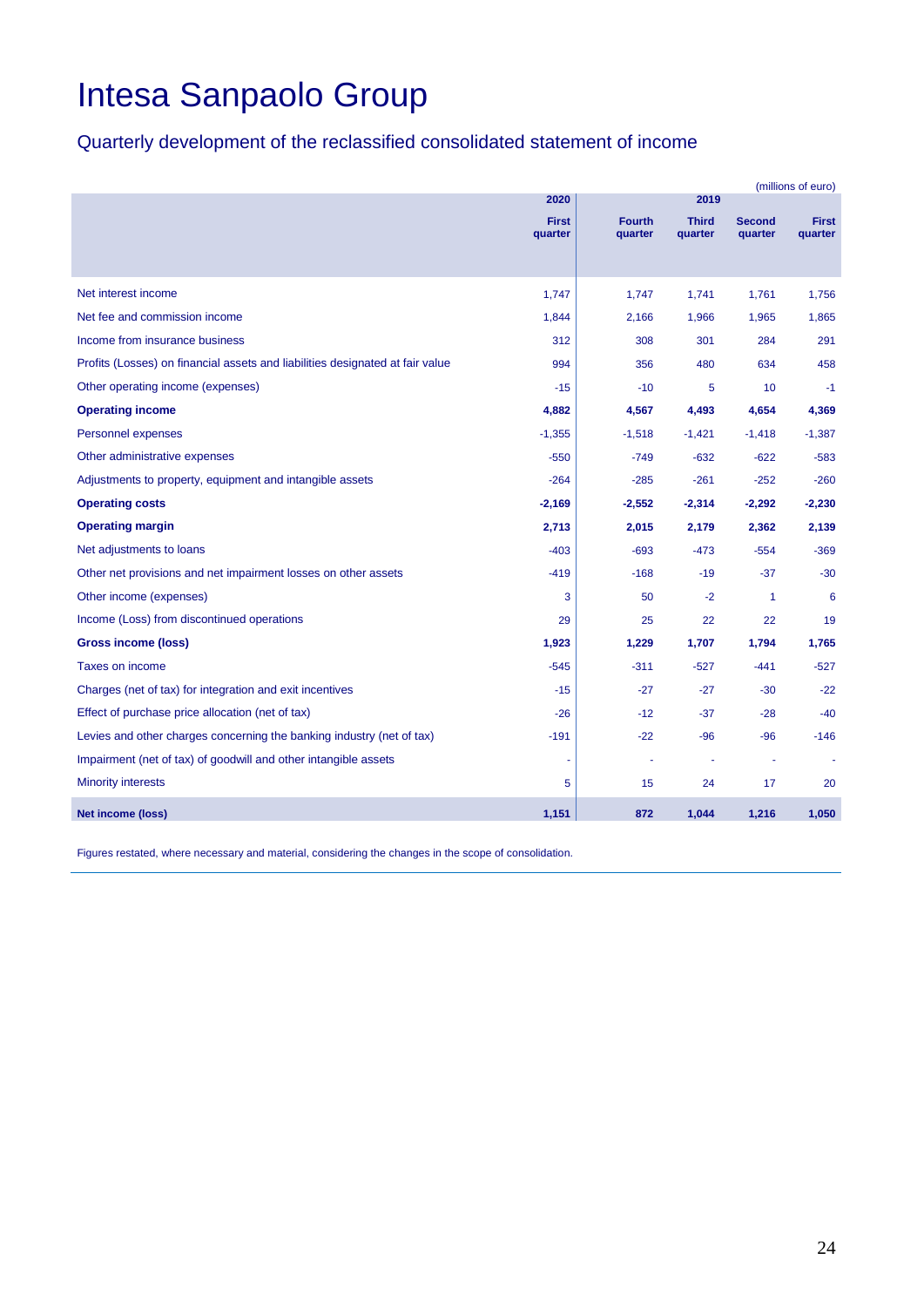#### Reclassified consolidated balance sheet

|                                                                                                              |            |            | (millions of euro) |        |
|--------------------------------------------------------------------------------------------------------------|------------|------------|--------------------|--------|
| <b>Assets</b>                                                                                                | 31.03.2020 | 31.12.2019 | <b>Changes</b>     |        |
|                                                                                                              |            |            | amount             | $\%$   |
| Due from banks                                                                                               | 67.440     | 47.170     | 20.270             | 43.0   |
| Loans to customers                                                                                           | 404,900    | 395,229    | 9.671              | 2.4    |
| Loans to customers measured at amortised cost                                                                | 403,626    | 394,093    | 9,533              | 2.4    |
| Loans to customers designated at fair value through other comprehensive income<br>and through profit or loss | 1.274      | 1.136      | 138                | 12.1   |
| Financial assets measured at amortised cost which do not constitute loans                                    | 29.353     | 25.888     | 3.465              | 13.4   |
| Financial assets at fair value through profit or loss                                                        | 55,431     | 48,636     | 6.795              | 14.0   |
| Financial assets at fair value through other comprehensive income                                            | 71,865     | 72,046     | $-181$             | $-0.3$ |
| Financial assets pertaining to insurance companies measured at fair value pursuant to IAS 39                 | 158,656    | 168,202    | $-9,546$           | $-5.7$ |
| Financial assets pertaining to insurance companies measured at amortised cost pursuant to IAS<br>39          | 567        | 612        | $-45$              | $-7.4$ |
| Investments in associates and companies subject to joint control                                             | 1,273      | 1,240      | 33                 | 2.7    |
| Property, equipment and intangible assets                                                                    | 16.966     | 17,153     | $-187$             | $-1.1$ |
| <b>Assets owned</b>                                                                                          | 15,501     | 15,655     | $-154$             | $-1.0$ |
| Rights of use acquired under leases                                                                          | 1.465      | 1.498      | $-33$              | $-2.2$ |
| <b>Tax assets</b>                                                                                            | 15,983     | 15,467     | 516                | 3.3    |
| Non-current assets held for sale and discontinued operations                                                 | 765        | 494        | 271                | 54.9   |
| <b>Other assets</b>                                                                                          | 24,702     | 23,965     | 737                | 3.1    |
| <b>Total Assets</b>                                                                                          | 847,901    | 816,102    | 31,799             | 3.9    |

| <b>Liabilities</b>                                                                                              | 31.03.2020 | 31.12.2019 | <b>Changes</b> |         |
|-----------------------------------------------------------------------------------------------------------------|------------|------------|----------------|---------|
|                                                                                                                 |            |            | amount         | $\%$    |
| Due to banks at amortised cost                                                                                  | 120,110    | 103,316    | 16,794         | 16.3    |
| Due to customers at amortised cost and securities issued                                                        | 424,533    | 414,578    | 9,955          | 2.4     |
| Financial liabilities held for trading                                                                          | 54,376     | 45,226     | 9,150          | 20.2    |
| Financial liabilities designated at fair value                                                                  | 762        | 4          | 758            |         |
| Financial liabilities pertaining to insurance companies measured at amortised cost pursuant to<br><b>IAS 39</b> | 818        | 818        |                |         |
| Financial liabilities pertaining to insurance companies measured at fair value pursuant to IAS 39               | 68,822     | 75,935     | $-7,113$       | $-9.4$  |
| <b>Tax liabilities</b>                                                                                          | 2,580      | 2,321      | 259            | 11.2    |
| Liabilities associated with non-current assets held for sale and discontinued operations                        | 50         | 41         | 9              | 22.0    |
| <b>Other liabilities</b>                                                                                        | 27,028     | 23,381     | 3,647          | 15.6    |
| of which lease payables                                                                                         | 1,469      | 1,496      | $-27$          | $-1.8$  |
| <b>Technical reserves</b>                                                                                       | 86,939     | 89,136     | $-2,197$       | $-2.5$  |
| Allowances for risks and charges                                                                                | 5,134      | 5,131      | 3              | 0.1     |
| of which allowances for commitments and financial guarantees given                                              | 477        | 482        | $-5$           | $-1.0$  |
| Share capital                                                                                                   | 9.086      | 9,086      |                |         |
| <b>Reserves</b>                                                                                                 | 42,380     | 38,250     | 4,130          | 10.8    |
| <b>Valuation reserves</b>                                                                                       | $-1,833$   | $-157$     | 1,676          |         |
| Valuation reserves pertaining to insurance companies                                                            | 182        | 504        | $-322$         | $-63.9$ |
| <b>Equity instruments</b>                                                                                       | 5,550      | 4,103      | 1,447          | 35.3    |
| <b>Minority interests</b>                                                                                       | 233        | 247        | $-14$          | $-5.7$  |
| Net income (loss)                                                                                               | 1,151      | 4,182      | $-3,031$       | $-72.5$ |
| <b>Total Liabilities and Shareholders' Equity</b>                                                               | 847,901    | 816,102    | 31,799         | 3.9     |

Figures restated, where necessary and material, considering the changes in the scope of consolidation and discontinued operations.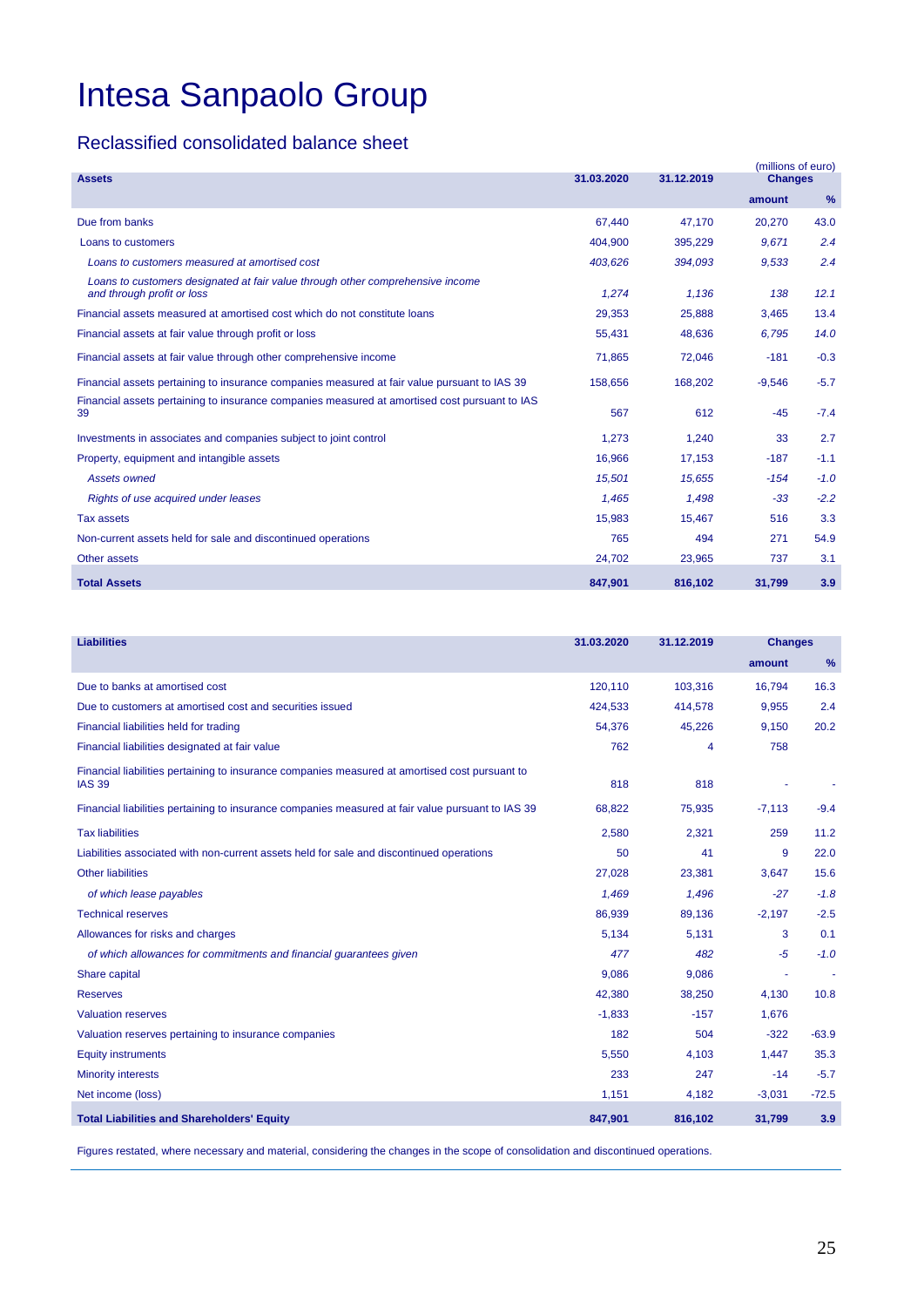### Quarterly development of the reclassified consolidated balance sheet

| <b>Assets</b>                                                                                            | 2020     |         | 2019    |         | (millions of euro) |
|----------------------------------------------------------------------------------------------------------|----------|---------|---------|---------|--------------------|
|                                                                                                          |          |         |         |         |                    |
|                                                                                                          | 31/3     | 31/12   | 30/9    | 30/6    | 31/3               |
| Due from banks                                                                                           | 67,440   | 47,170  | 71,958  | 77,141  | 85,515             |
| Loans to customers                                                                                       | 404,900  | 395,229 | 395,193 | 394,253 | 395,595            |
| Loans to customers measured at amortised cost                                                            | 403,626  | 394,093 | 394,289 | 393,243 | 394,990            |
| Loans to customers designated at fair value through other comprehensive income                           |          |         |         |         |                    |
| and through profit or loss                                                                               | 1,274    | 1,136   | 904     | 1,010   | 605                |
| Financial assets measured at amortised cost which do not constitute loans                                | 29,353   | 25,888  | 24,104  | 20,396  | 19,995             |
| Financial assets at fair value through profit or loss                                                    | 55,431   | 48.636  | 54,542  | 52,693  | 47,626             |
| Financial assets at fair value through other comprehensive income                                        | 71,865   | 72,046  | 75,052  | 65,996  | 66,406             |
| Financial assets pertaining to insurance companies measured at fair value pursuant to IAS<br>39          | 158,656  | 168,202 | 167,034 | 159,171 | 155,240            |
| Financial assets pertaining to insurance companies measured at amortised cost pursuant<br>to IAS 39      | 567      | 612     | 570     | 568     | 702                |
| Investments in associates and companies subject to joint control                                         | 1,273    | 1,240   | 1,113   | 1,071   | 1,075              |
| Property, equipment and intangible assets                                                                | 16,966   | 17,153  | 16,953  | 16,959  | 16,963             |
| <b>Assets owned</b>                                                                                      | 15,501   | 15,655  | 15,411  | 15,389  | 15,381             |
| Rights of use acquired under leases                                                                      | 1,465    | 1,498   | 1,542   | 1,570   | 1,582              |
| <b>Tax assets</b>                                                                                        | 15,983   | 15,467  | 15,556  | 16,122  | 16,858             |
| Non-current assets held for sale and discontinued operations                                             | 765      | 494     | 2,554   | 803     | 1,236              |
| Other assets                                                                                             | 24,702   | 23,965  | 24,137  | 23,238  | 22,114             |
| <b>Total Assets</b>                                                                                      | 847,901  | 816,102 | 848,766 | 828,411 | 829,325            |
| <b>Liabilities</b>                                                                                       | 2020     |         | 2019    |         |                    |
|                                                                                                          |          |         |         |         |                    |
|                                                                                                          | 31/3     | 31/12   | 30/9    | 30/6    | 31/3               |
| Due to banks at amortised cost                                                                           | 120,110  | 103,316 | 119,509 | 120,232 | 123,326            |
| Due to customers at amortised cost and securities issued                                                 |          |         |         |         |                    |
|                                                                                                          | 424,533  | 414,578 | 415,128 | 411,588 | 416,505            |
| Financial liabilities held for trading                                                                   | 54,376   | 45,226  | 53,938  | 51,187  | 48,433             |
| Financial liabilities designated at fair value                                                           | 762      | 4       | 4       | 4       | 4                  |
| Financial liabilities pertaining to insurance companies measured at amortised cost pursuant<br>to IAS 39 | 818      | 818     | 879     | 847     | 846                |
| Financial liabilities pertaining to insurance companies measured at fair value pursuant to               |          |         |         |         |                    |
| <b>IAS 39</b>                                                                                            | 68,822   | 75,935  | 74,405  | 72,027  | 70,955             |
| <b>Tax liabilities</b>                                                                                   | 2,580    | 2,321   | 2,519   | 2,014   | 2,633              |
| Liabilities associated with non-current assets held for sale and discontinued operations                 | 50       | 41      | 256     | 254     | 260                |
| <b>Other liabilities</b>                                                                                 | 27,028   | 23,381  | 32,236  | 26,483  | 22,675             |
| of which lease payables                                                                                  | 1,469    | 1,496   | 1,523   | 1,547   | 1,553              |
| <b>Technical reserves</b>                                                                                | 86,939   | 89,136  | 89,237  | 84,710  | 82,508             |
| Allowances for risks and charges                                                                         | 5,134    | 5,131   | 5,164   | 5,260   | 5,694              |
| of which allowances for commitments and financial guarantees given                                       | 477      | 482     | 423     | 450     | 449                |
| Share capital                                                                                            | 9,086    | 9,086   | 9,086   | 9,086   | 9,085              |
| <b>Reserves</b>                                                                                          | 42,380   | 38,250  | 38,197  | 38,232  | 41,704             |
| <b>Valuation reserves</b>                                                                                | $-1,833$ | $-157$  | $-194$  | $-474$  | $-877$             |
| Valuation reserves pertaining to insurance companies                                                     | 182      | 504     | 727     | 322     | 137                |
| <b>Equity instruments</b>                                                                                | 5,550    | 4,103   | 4,103   | 4,103   | 4,103              |
| <b>Minority interests</b>                                                                                | 233      | 247     | 262     | 270     | 284                |
| Net income (loss)                                                                                        | 1,151    | 4,182   | 3,310   | 2,266   | 1,050              |

Figures restated, where necessary and material, considering the changes in the scope of consolidation and discontinued operations.